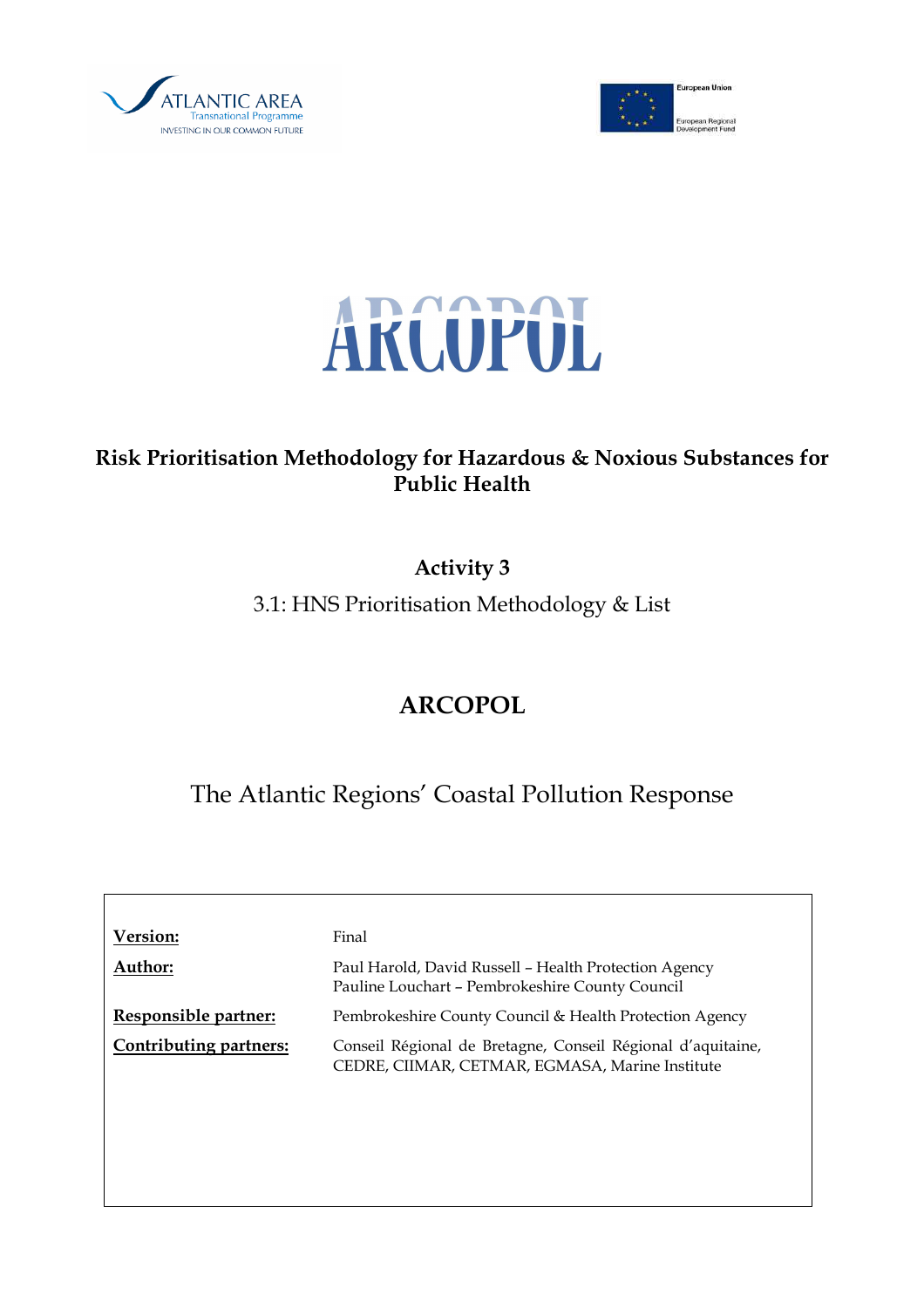



## **1 Introduction**

Hazardous and Noxious Substance is defined in the OPRC-HNS Protocol 2000 as "Any substance other than oil, which if introduced into the marine environment is likely to create hazards for human health, to harm living resources and marine life, to damage amenities or to interfere with other legitimate uses of the sea."

Estimates indicate some 2200 Hazardous and Noxious Substances (HNS) carried regularly by sea with bulk trade of 165 million tonnes per year worldwide (ITOPF1, International Tanker Owners Pollution Federation Limited). By 2015, maritime chemical trade is expected to grow by 30% (Ocean Shipping Consultants Ltd) especially as the next generation of container ships are 12,000 TEU compared to the "MSC Napoli" (UK, 2007) which transported 2318 containers.

With projections of increased transport of chemicals on ships, some increase in the number of HNS incidents may be expected. Incidents involving HNS have occurred regularly with over 100 incidents involving HNS reported in EU waters between 1987–2007 (HASREP Project<sup>1</sup>).

A conclusion of the White Paper2 for the Interspill Conference & 4th IMO R&D forum entitled "Are HNS spills more dangerous than Oil?" stated that it would seem sensible to invest in efforts to better understand the risk of HNS spills occurring in different regions of the world". This is specifically relevant as incidents occurring in a port or in coastal areas can have both potential and actual public health implications as reported in several studies (Public Health Wales, 20103).

This information combined with the prioritisation of those HNS substances posing the highest risk in terms of public health assist the preparedness and emergency response planning to a potential incident.

The prioritisation of risks from HNS is key to emergency planning and preparedness. In preparing for and responding to spills of HNS, responders need to evaluate the risks posed along their coastline, ensure the suitability of existing arrangements and the availability of up to date data on specific chemicals of concern.

Risk assessment provides a structured and evidence based process to address and evaluate the hazards posed by the maritime transport of chemicals to responders, public health and marine life.

A methodology has been developed to prioritise HNS based upon potential public health risks. The work, undertaken as part of the Atlantic Region Coastal POLlution response project (ARCOPOL), aims to provide information for use by operators, regulators and responders to incidents, enhancing the efficiency of the response and therefore reducing the overall risks to public health.

## **2 Desktop Study**

1

A desktop study was carried out to review the relevant sources of information to feed into the risk assessment as well as a review of methodologies used to prioritise HNS in maritime

 $1$  HASREP "RESponse to Harmful Substances spilled at sea". Project carried out in the Community framework for co-operation in the field of accidental or deliberate marine pollution.

 $2$  White Paper for the Interspill Conference and  $4<sup>th</sup>$  IMO R&D forum, Dr Karen Purnell, Managing Director, ITOPF. http://www.itopf.com/information-services/publications/papers/HNSPapers.html

<sup>&</sup>lt;sup>3</sup> Systematic review of public health impacts from maritime HNS incidents, Sikha Dhar, Public Health Wales Paper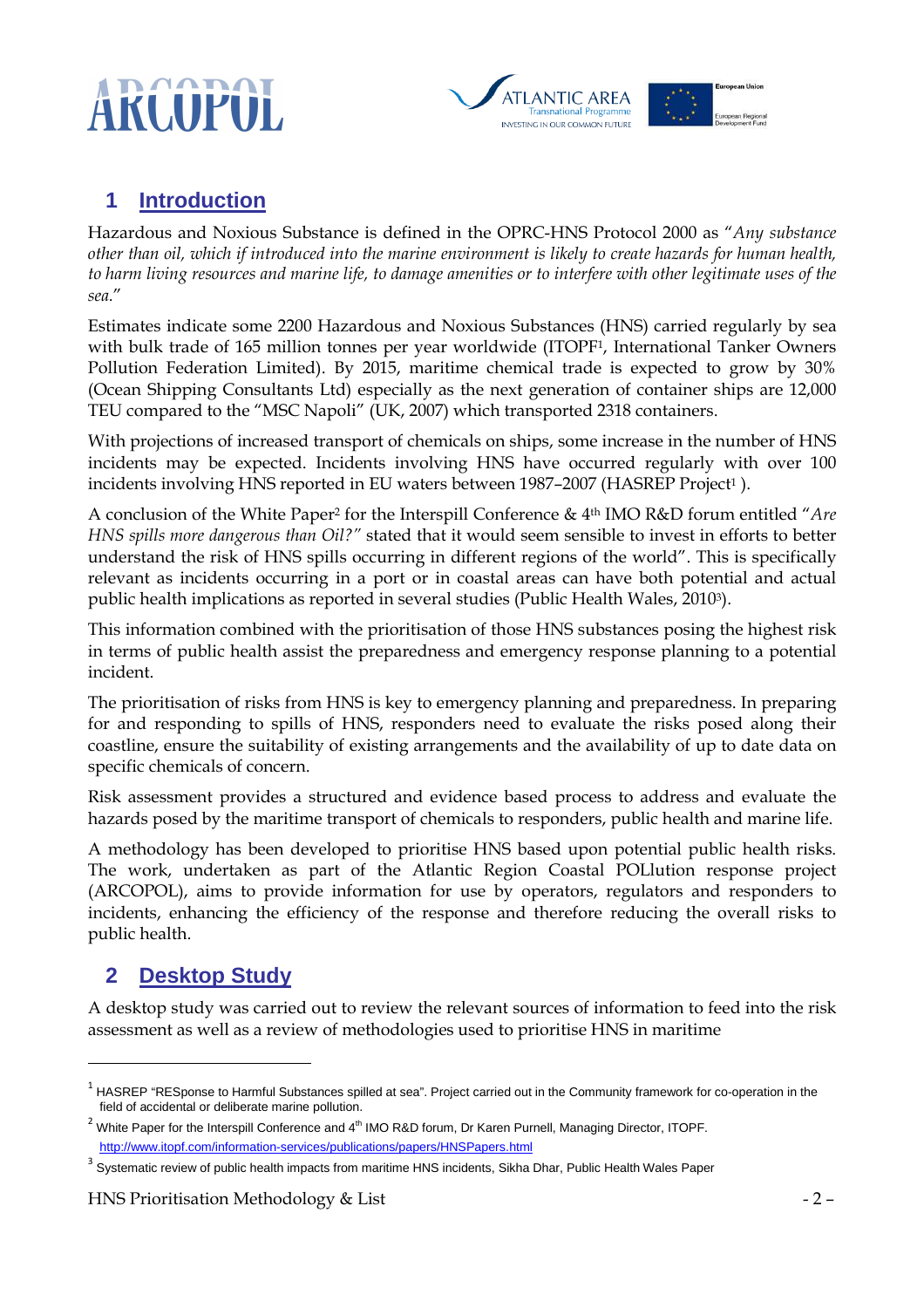



#### **2.1 Review of statistical data**

Estimates indicate some 2200 Hazardous and Noxious Substances (HNS) carried regularly by sea with bulk trade of 165 million tonnes per year worldwide (ITOPF1, International Tanker Owners Pollution Federation Limited).

The identification of the most frequently transported Hazardous and Noxious Substances (HNS) may indicate those substances most likely to be spilt during an incident. Therefore research was undertaken to evaluate the maritime transport of HNS in the Atlantic Area. However the research has proven extremely difficult and the data is not readily available. This fact is recognised in the industry.

- Literature review of annual tonnage, frequency and incident data for the UK (HASREP, UK trade statistics, …)
- Enquiry made with ports and harbours have returned unsuccessful throughout the partnership area or the data provided was not specific enough, i.e. for individual HNS.
- Enquiry with EMSA access to statistical data very limited.

The appropriate prioritisation of risks will only be possible with the appropriate level of statistical data on maritime transport and handling of HNS.

#### **2.2 Review of past incidents**

The table below summarises some of the major HNS incidents which have occurred at an international level over the past 10 years. The list does not take into account some minor incidents at a national level nor lost containers reported along the shoreline.

Sulphuric acid is one the most commonly transported and there seems to be a correlation between tonnage/transport frequency and incidents occurrence. However, it is difficult to establish a strong link with other HNS.

As is presented in the report later on, some research was undertaken to assess the correlation between incidents involving HNS and statistical data of maritime transport of substances in the UK based on the Maritime Coastguard Agency (MCA) incidents' database.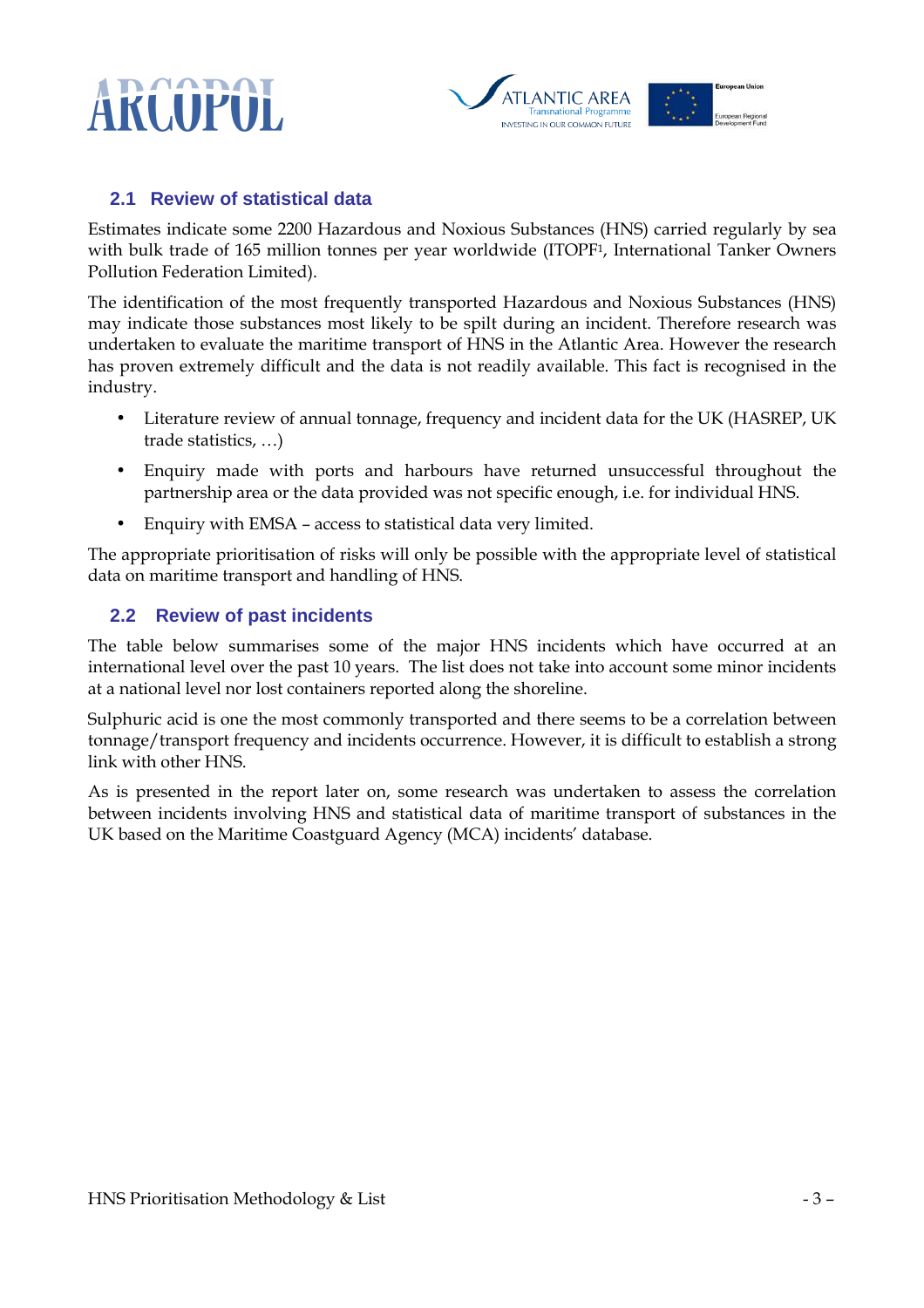



| <b>Date</b>       | <b>Name of Ship</b>                 | <b>Location</b>         | <b>HNS involved</b>                                                    |
|-------------------|-------------------------------------|-------------------------|------------------------------------------------------------------------|
| August 09         | <b>GULSER ANA</b>                   | Madagascar              | Phosphorite                                                            |
| March 09          | <b>PACIFIC</b><br><b>ADVENTURER</b> | Australia               | Ammonium nitrate                                                       |
| June 08           | PRINCESS OF THE<br><b>STARS</b>     | Philippines             | Pesticides, Solvent                                                    |
| Feb 07            | <b>ANNABELLA</b>                    | <b>Baltic Sea</b>       | Butylene                                                               |
| Jan 07            | <b>GOLDEN SKY</b>                   | Latvia                  | Potash - Potassium Hydroxide                                           |
| Jan 07            | <b>MSC NAPOLI</b>                   | UK                      | Various containers                                                     |
| 31 Jan 06         | <b>ECE</b>                          | Cherbourg, France       | phosphoric acid                                                        |
| 10 Oct 05         | <b>SAMHO BROTHER</b>                | Hsinchu, Taiwan         | benzene                                                                |
| Aug 05            | <b>MGM 3030</b>                     | <b>USA</b>              | Sulphuric acid                                                         |
| Aug 05            | <b>KERIMA</b>                       | <b>USA</b>              | Sulphuric acid                                                         |
| 8 April 05        | <b>GG CHEMIST</b>                   | Off Shanghai, China     | toluene                                                                |
| 21 Jan 05         | <b>KASCO</b>                        | Ho Chi Minh, Vietnam    | gas oil                                                                |
| 15 Nov 04         | <b>VICUNA</b>                       | Paranagua, Brazil       | methanol                                                               |
| Aug 04            | <b>GOLDEN GLORY</b>                 | Egypt                   | Sulphuric acid                                                         |
| June 04           | ENA <sub>2</sub>                    | Germany                 | Sulphuric acid                                                         |
| 28 Feb 04         | <b>BOW MARINER</b>                  | Virginia, USA           | methyl tertiary butyl ether / crude<br>industrial ethanol / Methanol   |
| Jan 04            | PANAM SERRENA                       | Italy                   | Benzene                                                                |
| Jan 04            | <b>METIN KA</b>                     | Oman                    | Ethanol                                                                |
| June 03           | <b>JAMBO</b>                        | <b>UK</b>               | Zinc concentrate and Cadmium                                           |
| Dec 02            | <b>METIN KA</b>                     | Turkey                  | Sulphuric acid                                                         |
| Aug 02            | <b>BOW EAGLE</b>                    | UK                      | Ethyl acetate                                                          |
| July 02           | <b>IRINA2</b>                       | Papua New Guinea        | Palm oil                                                               |
| 19 Oct 02         | <b>ACCORD</b>                       | Yangtze River, China    | Poly-glycol mono-methyl 300, 950 ether<br>acetate, methyl methacrylate |
| 10 Sept 02        | <b>JOLLY RUBINO</b>                 | Richards Bay, S- Africa | Packaged class 3 hazard                                                |
| Oct <sub>01</sub> | <b>NORMA</b>                        | Paranagua, Brazil       | Naphtha                                                                |
| 31 Oct 00         | IEVOLI SUN,                         | France                  | Styrene, isopropyl alcohol, methyl ethyl<br>ketone                     |

#### **2.3 Review of prioritisation tools & research projects**

#### 2.3.1 GESAMP List

The GESAMP 'hazard profile' approach appears to be one of the most appropriate sources of HNS data, providing a simplified summary of the chemical in question that can be used by field operatives and primary advisors in the first instance. It also has the added advantage of being focussed on the marine environment and on regularly shipped chemical cargoes.

The GESAMP hazard evaluation procedure is concerned with chemicals transported by ships and with the protection of the marine environment, personnel at sea and people using coastal amenities. The hazard profiles of substances carried by ships that have been reviewed by the EHS Working Group of GESAMP are published at regular intervals and a "composite list" is published on the IMO website.

The GESAMP toxicity profile considers the following principal aspects, namely: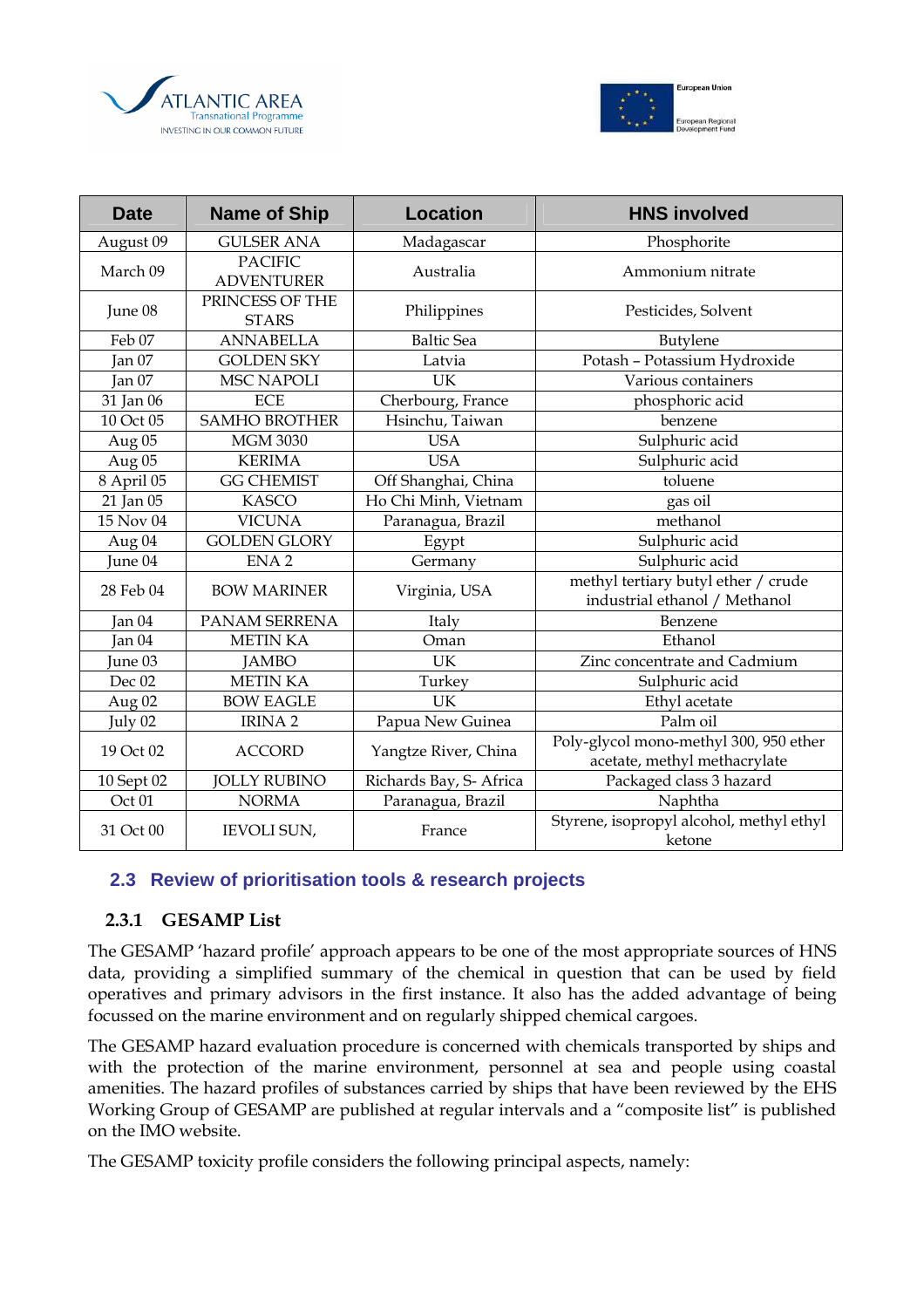



- A: bio-accumulation and bio-degradation
- B: aquatic toxicity (acute-category B1; chronic B2)
- C: acute mammalian toxicity (oral toxicity C1, dermal C2, inhalation C3)
- D: irritation, corrosion and chronic mammalian toxicity ( D1 Skin irritation and corrosion; D2 eye irritation and corrosion; D3 Long term health effects)

Within each category, except for the long term effects, each chemical is scored using a hazard rating based on 0-4 for acute toxicity and 0-3 for irritancy.

The GESAMP 'hazard profile' approach appears to be one of the most appropriate sources of HNS data, providing a simplified summary of the chemical in question that can be used by field operatives and primary advisors in the first instance. It also has the added advantage of being focussed on the marine environment and on regularly shipped chemical cargoes. (RP 593 - UK Risk Assessment for Hazardous and Noxious Substances, CEFAS, 2009)

#### **2.4 Review of previous studies and research projects**

A number of projects and research papers, notably those submitted for the INTERSPILL conference in Marseille in 2009, were reviewed as part of the desktop study. CEDRE provided key documents and reference to scientific papers and research projects too, which have been taken into account in the prioritisation process.

#### Hasrep project

The HASREP project stands for "RESponse to Harmful Substances spilled at sea". Project carried out in the Community framework for co-operation in the field of accidental or deliberate marine pollution.

The project produced a number of reports notably one identifying the top 100 priority chemicals being transported and handled in and along European waters.

#### Maritime & Coastguard Agency

As part of the MCA's implementation of the HNS protocol with respect to Ports and Harbours, the MCA is responsible for leading in the response to HNS incidents at sea, therefore its current available toolbox for the determination of fate and behaviour, and the potential and real environmental impact needed to be refined.

The MCA commissioned a report entitled RP 593 - UK Risk Assessment for Hazardous and Noxious Substances, which had for outcomes the following:

i. A full literature review including; relevant data sources for HNS, hazard assessment options and existing HNS fate and effects models (including confidence assessments).

ii. A gap analysis of HNS hazard assessment data and modelling approaches. Prioritisation of HNS to identify the substances or chemical groups of most concern.

iii. A review of the chemical spill models ChemSIS and CHEMMAP.

iv. Development of a Decision Support System to include HNS prioritisation

The prioritisation of HNS was found to be based on environmental criteria and also is restricted to the English Channel as opposed to the whole of the UK Pollution Control Zones.

HNS Prioritisation Methodology & List  $-5-$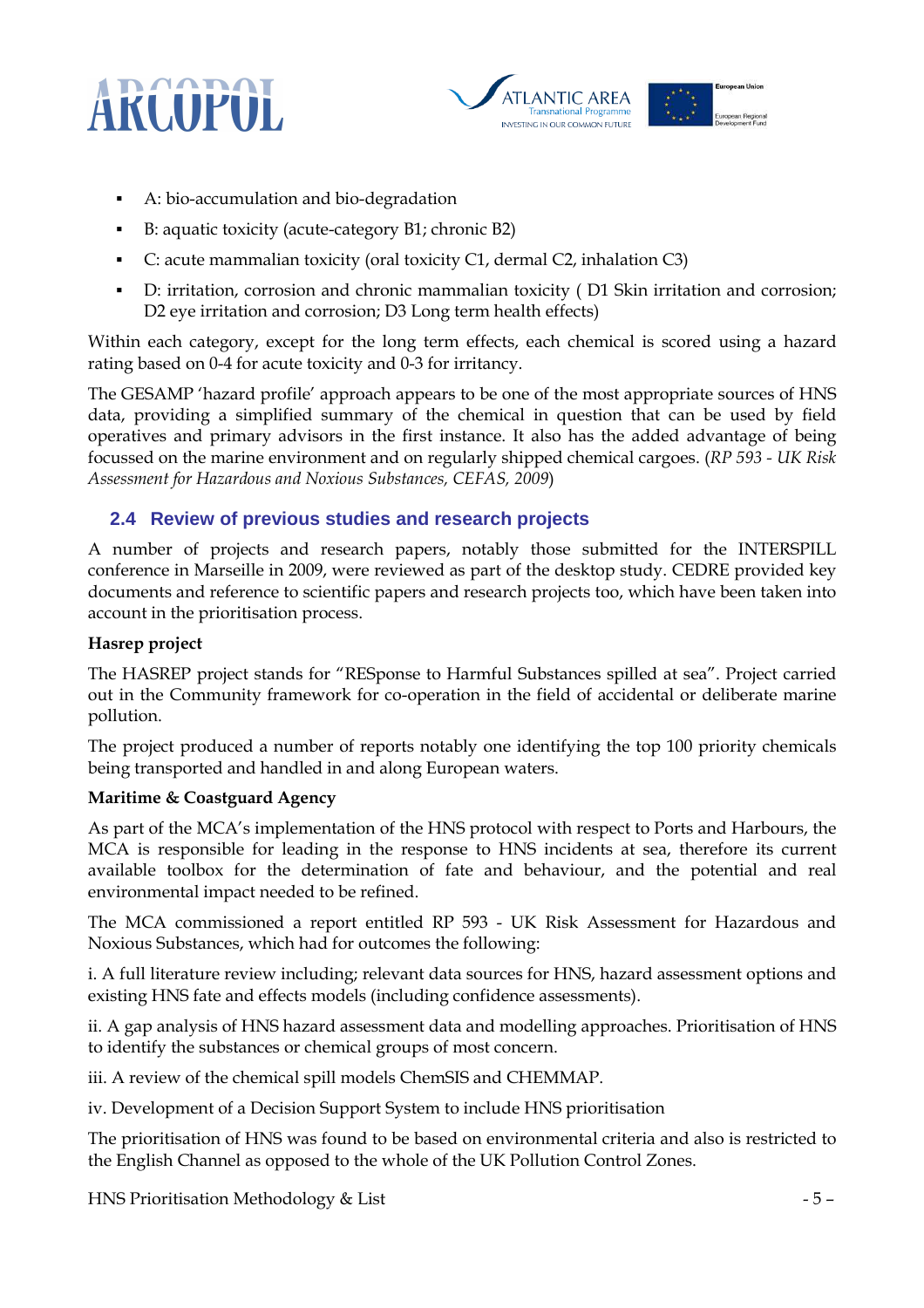



## **3 Prioritisation Matrix**

#### **3.1 Introduction and caveat**

A methodology has been developed to prioritise potential acute public health risks associated with incidents involving maritime transport of hazardous and noxious substances (HNS).

The methodology does not provide a process for assessing risks for specific incidents but instead aims to provide strategic risk information for public health planning and preparedness.

Whilst chronic effects are important public health considerations, acute health impacts have been used as the risk driver for this assessment. This decision has been taken in order to reflect the type of incident scenario envisaged, i.e. associated with large chemical releases, and additionally because of the inherent difficulties associated with attributing chronic effects such as excess cancers to specific events / agents.

#### **3.2 Methodology**

There is clearly a vast amount of chemicals transported by sea which makes the prioritisation of potential risks posed to coastline all the more difficult. However the process is simplified by the approach of classifying chemicals according to their physicochemical properties, which in turn dictate their fate and behaviour in the environment, thus pathways and then receptors.

Accordingly, following release at sea, chemical can be divided into 4 principal groups, namely evaporators, floaters, sinkers and dissolvers, reflecting their tendency to become air borne, remain on the surface, sink to the bottom or to solubilise in sea water respectively. Within these four groups, some chemicals will have properties consistent with more than one group and may be classified as a floater/evaporator, floater/evaporator/dissolver, dissolver/evaporator or sinker/dissolver.

These 4 cardinal properties dictate the environmental medium/media likely to be contaminated and hence the receptors likely to be exposed. Therefore, an evaporator is likely to contaminate air, may form a toxic cloud or plume and expose wildlife and human beings, principally through inhalation exposure. Floaters on the other hand are likely to cause surface contamination and thus may expose aquatic organism and wildlife at the surface, with also the potential of dermal exposure for human beings.

Dissolvers readily solubilise in sea water and the steady state concentration will reflect amount released, solubility, volume of water, dispersion, currents and wind velocity. This principally affects aquatic organisms. Sinkers are not readily soluble being lipophilic and being denser than sea water, sink to the bottom, affecting benthic organisms.

The Revised GESAMP hazard evaluation Procedure states that the "principal mode of exposure after spillage is expected to be through vapours". Therefore community exposure is likely to occur predominantly from air-borne contamination and thus inhalation exposure. From the community aspect, the chemicals of priority concern are those that have some capacity for evaporation and which may induce a health effect.

Additionally, based on data for the actual quantities of HNS transported between EU ports and through the English Channel 2002 -2004 those that evaporate and also dissolve in or float on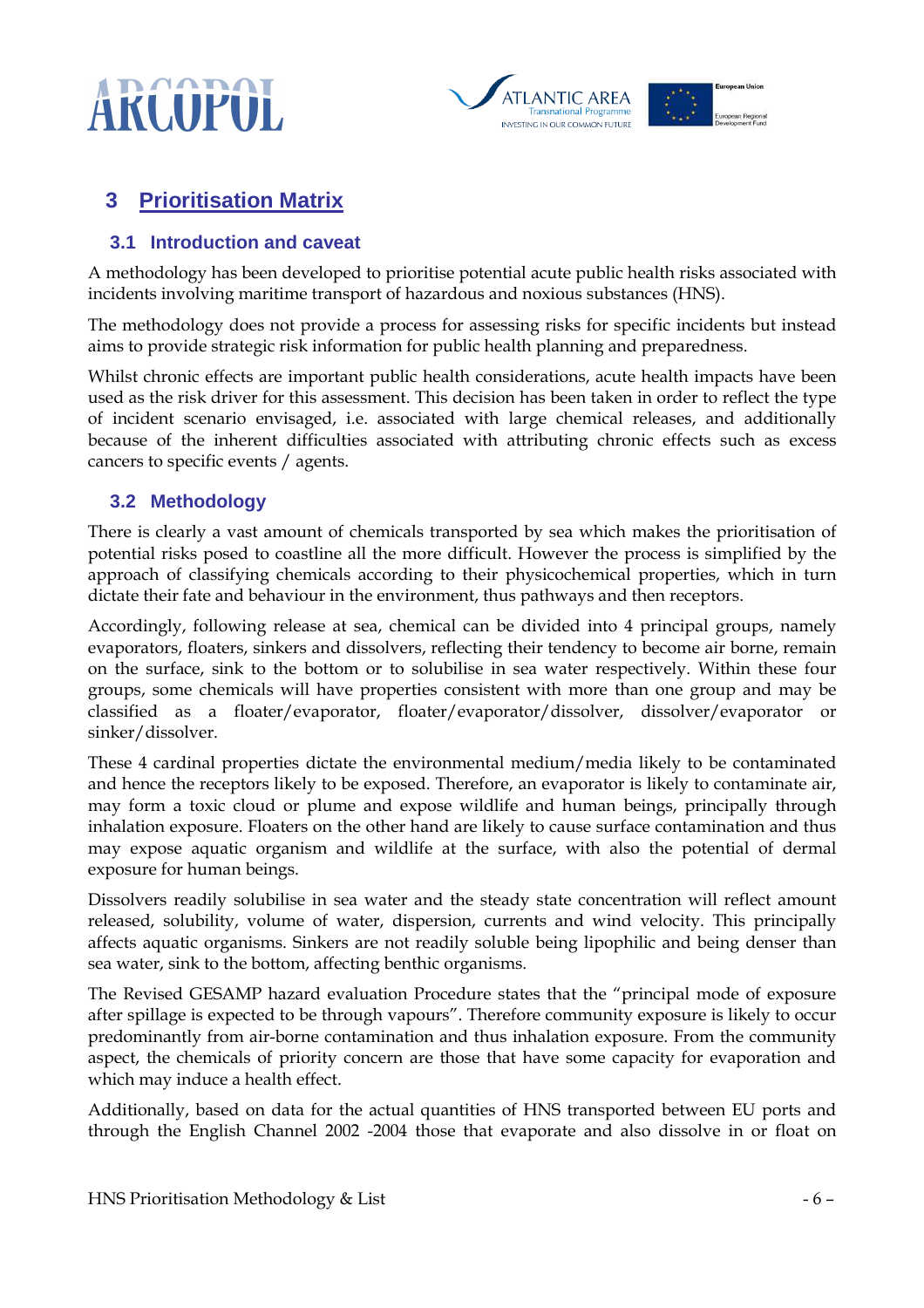# ARCOPOL



seawater may each represent up to 20% of the total bulk of transported chemicals and therefore are likely to be encountered in an emergency incident (HASREP, 2005).

The list of HNS was therefore reduced to around 350 chemicals based on the GESAMP criteria.

#### **3.3 Risk Prioritisation procedure**

In generic terms, the risk of exposure and subsequent health effects is the product of hazard and probability. Hence the risk prioritisation procedure has been undertaken using conventional risk assessment methodology, as below:

#### Risk = Severity x Likelihood

The matrix developed provides a score for each criterion and the product of the scores reflects the considered risk in a relative manner.

As previously stated the major pathway of exposure following maritime incidents is air and subsequently inhalation exposure. Therefore the hazard posed by GESAMP identified HNS that are volatile or gaseous i.e. targeting the substances which are gas (G), evaporators (E), evaporator floaters (EF) or evaporator/ floater/dissolver (EFD).

#### 3.3.1 Severity

Severity has been estimated as a measure of acute human health effects by determination of the toxicity of the chemicals under investigation together with their potential to reach a target receptor as below:

#### **Toxicity**

1

Chemicals of potential concern were identified from the GESAMP / EHS Composite List<sup>4</sup> and initially screened based upon their acute toxicity, with particular emphasis on inhalational exposure as this is considered to pose the major route for widespread exposure of the public (Appendix 3). For this purpose toxicity hazards were allotted scores as follows:

| <b>TOXICILY SCOTES</b> |               |                                     |
|------------------------|---------------|-------------------------------------|
| Hazard Route           | <b>IScore</b> | <b>ISource</b>                      |
| Inhalation             |               | 2 to 4 GESAMP                       |
| Irritant               |               | 2 (if score 3 on GESAMP)            |
| Non Threshold          |               | Not Scored (if on GESAMP as C or R) |

**Toxicity Scores**

Inhalation and Irritant effects were considered as being of equally high significance due to their potential to cause acute effects and impact large numbers of people. Inhalation effects were scored as per the GESAMP List. Irritant effects were allocated an individual score of 2 so as to provide a similar range as that for inhalation, reflecting their potential to impact large numbers and the potential to lead to more severe effects.

<sup>&</sup>lt;sup>4</sup> Group of Experts on Scientific Aspects of Marine Environmental Protection (GESAMP) Working Group on the Environmental Hazards of Substances Carried by Ships (EHS) (GESAMP Reports and Studies No 64) http://www.imo.org/includes/blastDataOnly.asp/data\_id%3D25672/Report-BLGCirc.29annex6doc.pdf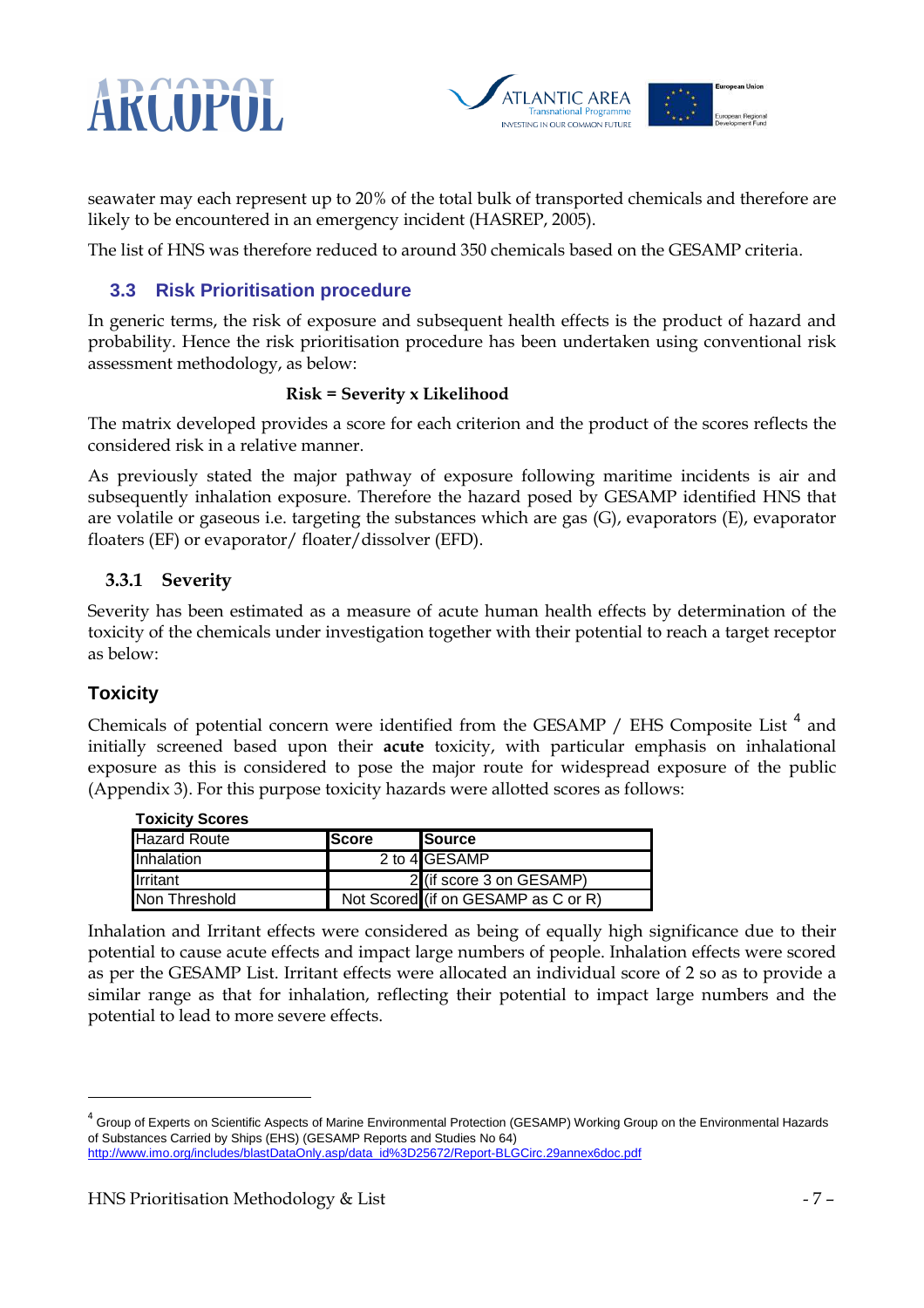



Non-Threshold effects were considered of lower significance, with acute risks being considered as the key driver for this assessment. Whilst genotoxic carcinogens do in theory possess the potential for irreversible effects from a single exposure, in practise the risk is extremely small and influenced by many other factors. For this reason, non-threshold effects were omitted from the assessment

Some chemicals considered relevant did not appear on the GESAMP List, namely chlorine, phosgene, vinyl chloride and hydrofluoric acid. Whilst these chemicals do not appear on the GESAMP HNS List, there is evidence that they are transported by sea to varying extents. These chemicals were assessed using peer reviewed data (Toxnet Hazardous Substances Database<sup>5</sup>) applied to the GESAMP assessment process to provide indicative severity scores.

#### **Behaviour**

| <b>Characteristics</b>        | <b>Score</b>  | VP (kPa) | Solubility (mg/l) | Density (kg/l) |
|-------------------------------|---------------|----------|-------------------|----------------|
| Gas                           | 10            | >101.3   | < 100,000         | nal            |
| <b>Gas-Dissolver</b>          | 9             | >101.3   | >100,000          | nal            |
| Evaporator                    | 8             | >3       | $<$ 10,000        | $<$ 1.025      |
| Evaporator-Floater            |               | >0.3     | $<$ 1000          | < 1.025        |
| <b>Evap-Dissolver-Floater</b> | 6             | >0.3     | 1000 - 50,000     | < 1.025        |
| <b>Evap-Dissolver</b>         | 5             | >3       | 10,000 - 50,000   | < 1.025        |
| Floater                       | 4             | < 0.3    | < 1000            | < 1.025        |
| <b>Floater-Dissolver</b>      | 3             | < 0.3    | $<$ 1000          | < 1.025        |
| <b>Dissolver</b>              | $\mathcal{P}$ | $<$ 10   | >50,000           | na             |
| <b>Sinker</b>                 |               | < 0.3    | 1,000             | >1.025         |

Chemical hazards were further refined by incorporating behaviour characteristics as an indicator of potential for exposure.

Characteristics (physico-chemical properties) were based upon the European Behaviour Classification System for accidentally spilled chemicals6. Scores were allotted based upon potential for exposure via inhalation / airborne pathways and to a lesser extent their potential for direct contact. This was adapted from other assessment studies of HNS spills.7

Reactivity of chemicals was also considered in respect of the potential to react with water and / or air to produce toxic products. Again, several non-GESAMP chemicals were included in the assessment. Details are presented in Appendix 1.

#### **Severity Calculation**

Severity of potential acute health effects was subsequently calculated as the product of the scores for toxicity (GESAMP list) and characteristics (EU Behaviour) (Appendix 3). This was chosen as the preferred option as it gives the greatest range of scores thus highlighting the differences in severity between chemicals and likely impact.

 $\overline{a}$ 

<sup>&</sup>lt;sup>5</sup> http://toxnet.nlm.nih.gov/

<sup>6&</sup>lt;br>http://www.gesamp.org/data/gesamp/files/file\_element/ffc2bb7eb105382ff11ac5769dae1707/pbl\_7\_en\_1.pdf

 $7$  Hasrep 2004 Task 2 Risk Assessment Methodology For The Transport Of Hazardous And Harmful Substances In The European Union Maritime Waters R.05.75a.C/4235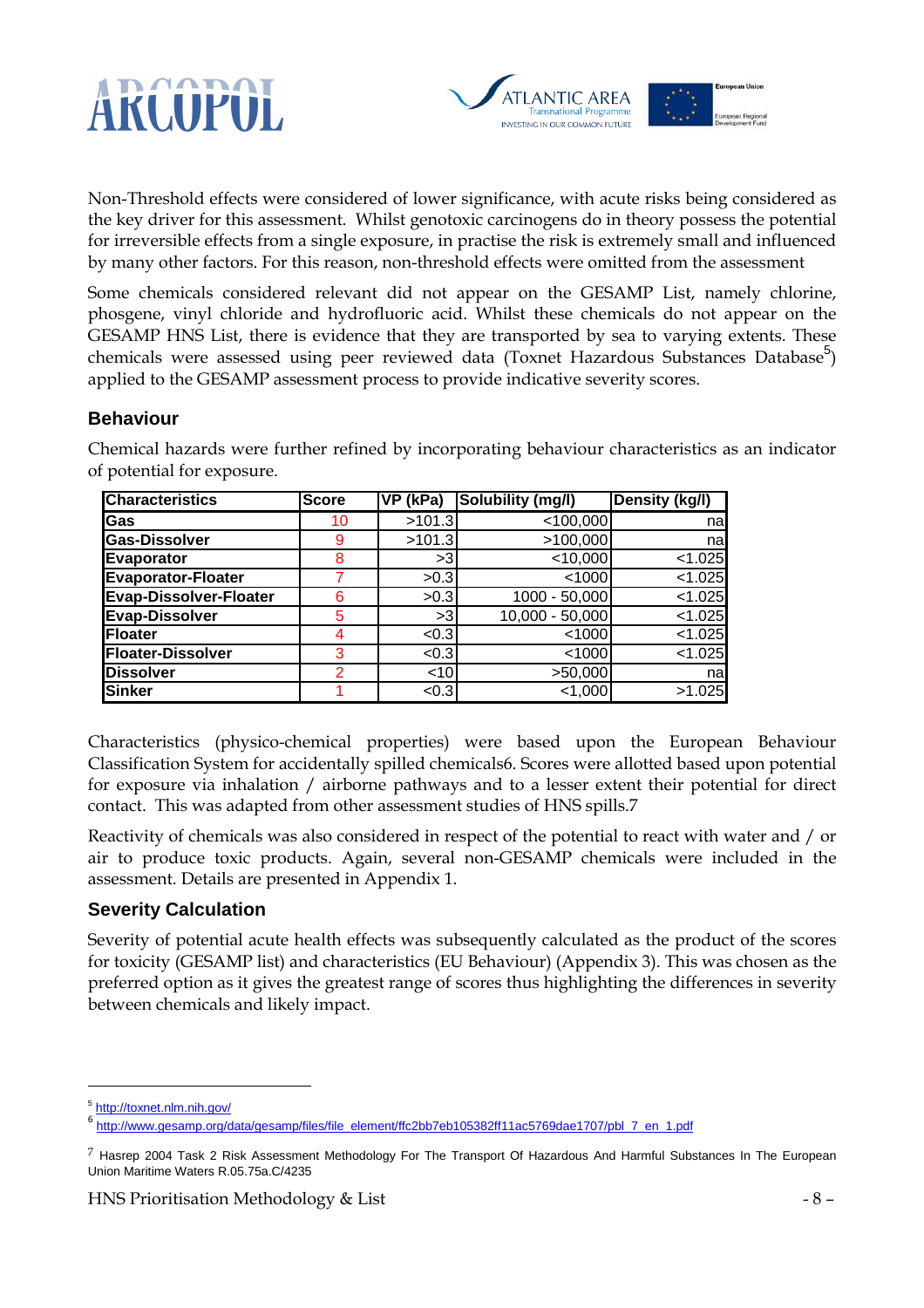



[An alternative option would be to calculate severity as the sum of toxicity and behaviour (i.e. adding the 2 scores). Overall this option reduces the severity scores but does not greatly change the standings of the highest scoring chemicals.]

#### 3.3.2 Likelihood

The Likelihood was defined as the probability of occurrence of a spill within European Atlantic waters. Tonnage transported by sea was used as a proxy for likelihood of an incident. Site specific aspects such as shipping frequency could also increase likelihood but data was not readily available.

The likelihood could also consider the number of chemical incidents involving a given chemical or group of chemicals. However reported incident numbers are very low and not really applicable to be used to draw conclusions in respect of likelihood of specific HNS accidents

Likelihood was scored to reflect the amounts of HNS transported by sea (Appendix 3). Research undertaken by ITOPF, IMO and EMSA<sup>6</sup> states that there is reason to suggest that the most commonly transported chemicals are the ones most likely to be involved in an incident.

Information was obtained via a hierarchy of sources. UK import and export data were used in the first instance (Government Statistics office<sup>8</sup>), which although not specific for shipping are considered to provide representative values for comparison in view of the limited options for road, rail and air transport of bulk HNS. This information was supplemented by EU shipping data for Atlantic and English Channel routes (HASREP)<sup>9</sup> where UK data was unavailable. The ultimate aim of the process is to provide data to cover European Atlantic region shipping of HNS, however at this stage, the datasets are still under construction. In view of this, the data presented are UK focussed and thus only provides an illustration of the methodology.

A review of EU statistics using the Eurostat New Cronos database<sup>10</sup> appears to support the use of UK data as an indicator of European Atlantic region HNS trade demonstrating similar maritime trade and chemical import / export ratios for UK and other EU Atlantic states.

| <b>Annual Tonnage</b> | <b>Score</b> |
|-----------------------|--------------|
| >1,000,000            | 5            |
| 100,000 - 1,000,000   |              |
| 10,000 - 100,000      | 3            |
| 1000 - 10,000         | 2            |
| <1000 or no data      |              |

Scores were allotted in line with those used for assessments undertaken for the European project HASREP, although in this case due to the paucity of data it was decided to only include scores for annual tonnages and not include frequency of shipping data. A default score of 1 was applied where no quantitative data were available.

1

<sup>&</sup>lt;sup>8</sup> UK Office of National Statistics PRA Reports (organic, inorganic chemicals, plastics, fertilisers, pharmaceuticals, Dyes http://www.statistics.gov.uk/CCI/SearchRes.asp?term=chemicals

<sup>&</sup>lt;sup>9</sup> HASREP 2005. Report on Task 1: Monitoring of the flow of chemicals transported by sea in bulk <sup>10</sup> http://www.esds.ac.uk/international/support/user\_guides/eurostat/cronos.asp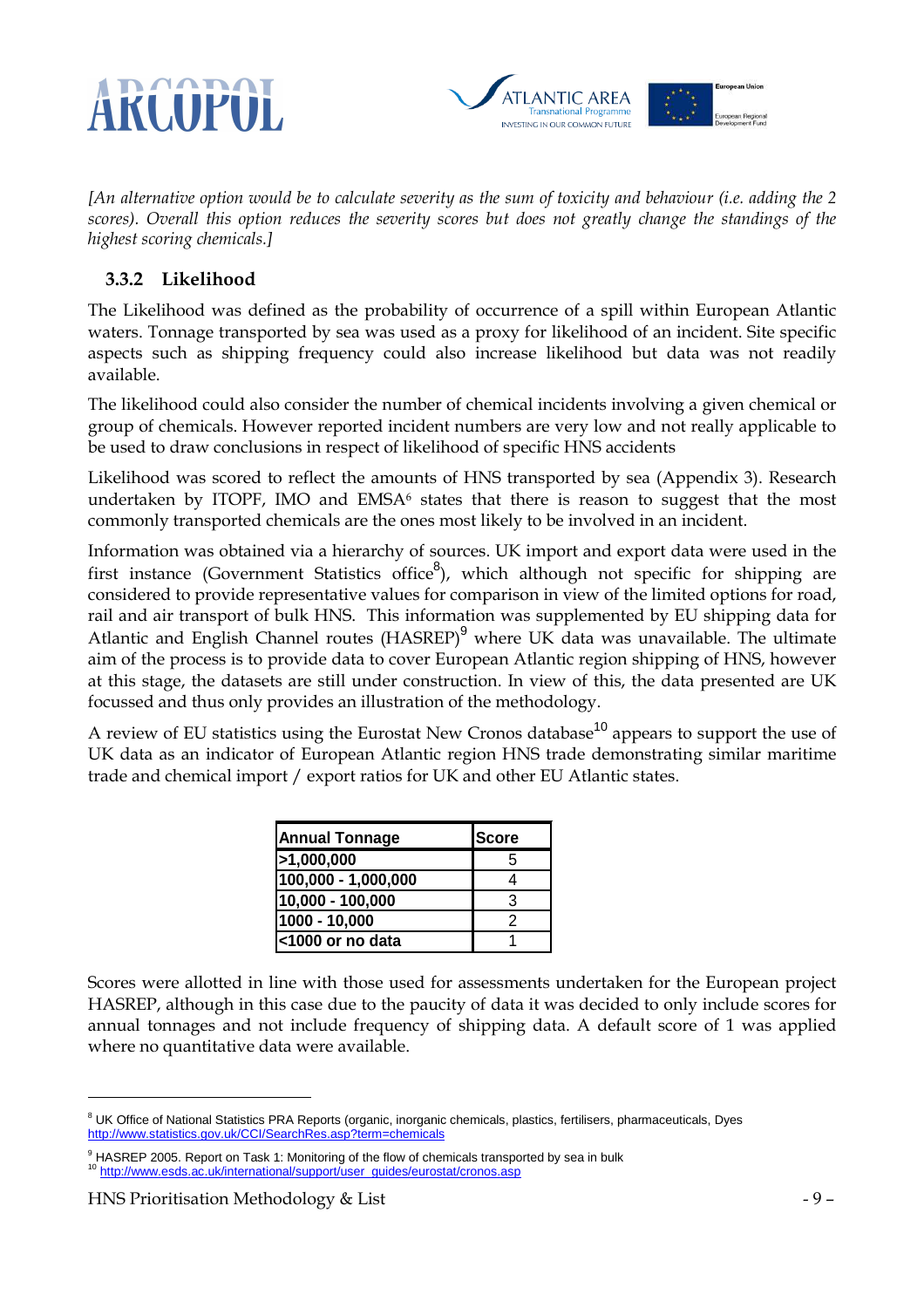



Incidents were similarly reviewed in respect of likelihood but also not considered to be a relevant indicator in view of the small number that occur, limiting the ability to identify any trends in respect of specific HNS.

#### **3.4 Risk Prioritised chemicals**

The final risk assessment score was calculated as the product of the severity score and the corresponding likelihood score. 356 HNS have been ranked and the highest proportion has a score lower than 20.

| Number of HNS | <b>Final Risk Scores</b> | <b>Cumulative total</b> |
|---------------|--------------------------|-------------------------|
| 31            | $\Omega$                 | 31                      |
| 45            | 1 < x < 9                | 76                      |
| 85            | 10 < x < 19              | 161                     |
| 59            | 20 < x < 29              | 220                     |
| 35            | 30 < x < 39              | 255                     |
| 36            | 40 < x < 49              | 291                     |
| 47            | 50 < x < 100             | 338                     |
| 16            | 100 < x < 200            | 354                     |
| 2             | 200 < x                  | 356                     |

The results of the risk prioritisation are presented in Appendix 2.

The results identify several of the most toxic HNS as high priority and show many of the highest priority chemicals as those which are volatile / gaseous. This however is based upon the weightings currently given for each parameter assessed. Whilst weightings have been justified, these are draft values and are open to review. In addition, limited transportation data may artificially reduce potential risks associated with some chemicals.

#### **3.5 Areas for Further Consideration**

The analysis has identified areas for further consideration, specifically in respect of weightings. Weightings currently give a bias to the severity aspect of the risk assessment.

This has been done as it is considered that toxicity and behaviour of HNS are the key risk drivers, in view of the strength of these data and the limited number of incidents that actually occur (according to current reports).

It is felt that both tonnage and frequency data would be more representative of likelihood of incidents rather than tonnage alone. Whilst it can be assumed that high tonnage will equate to high shipping frequency this may not always be the case. For example crude chemicals are often carried in very large quantities at low frequency. In contrast refined products are often carried in smaller quantities at higher frequencies, reflecting customer demand and usage. It is accepted however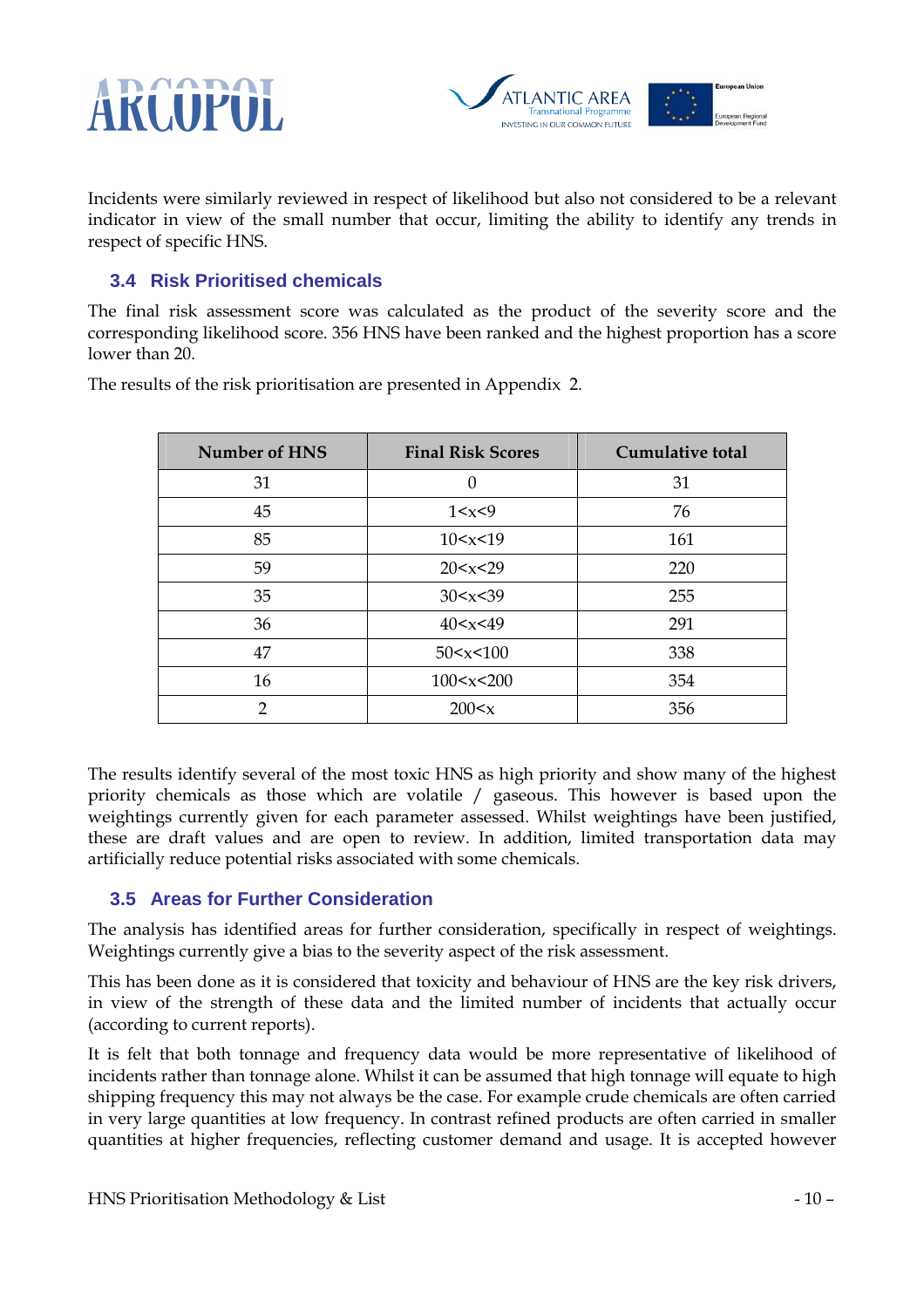



that at present the data set for UK shipping of HNS limits the ability of including frequency within this current assessment.

Other aspects could also be considered to refine the assessment for specific areas / ports. These could include a weighting for severity based upon proximity to population bases by incorporating a score for ports / lanes where urban centres fall within certain radii e.g. within 1 km, 3km, 5km, whilst likelihood could be refined by including a weighting for the general density of local shipping traffic.

With this in mind it is felt that the approach should only be used taking account of best available data and with regard to local positions which may differ from the national position. In addition, the process should be revisited from time to time to ensure that the risk assessment and subsequent prioritisation remains valid.

#### **3.6 Data Gaps**

A review of the literature has highlighted a paucity of data in respect of HNS shipping. The current assessment has used UK Import / Export data and EU data (Hasrep). UK data are not transport specific, whilst European data are limited to Atlantic coast and English Channel traffic and do not include the Irish Sea, Bristol Channel or North Sea. Data for these UK and European shipping areas would help to provide more accurate estimations for likelihood calculations.

Reported incident numbers are very low and not really applicable to be used to draw conclusions in respect of likelihood of specific HNS accidents. However reported incidents tend to relate to those where large volumes have been spilled. Data on smaller incidents could provide a useful likelihood indicator.

A review of MCA data has identified a number of recorded small UK incidents in respect of HNS as below and suggests a weak association between incident frequency and shipping tonnage estimates.

| Group                   | <b>Annual Tonnage</b> | <b>Incidents</b><br>$2000 - 2007$ |
|-------------------------|-----------------------|-----------------------------------|
| Methanol                | >1,000,000            | 32                                |
| <b>Ethylene Glycols</b> | >100,000              | 32                                |
| <b>Alcohols</b>         | >10,000               | $\overline{2}$                    |
| Amines                  | >1,000                | 6                                 |
| <b>BTEX</b>             | >100,000              | 3                                 |
| <b>Acetates</b>         | >100,000              | 1                                 |
| Inorganics (as Ammonia) | >100,000              | 13                                |
| Acids                   | >100,000              | 3                                 |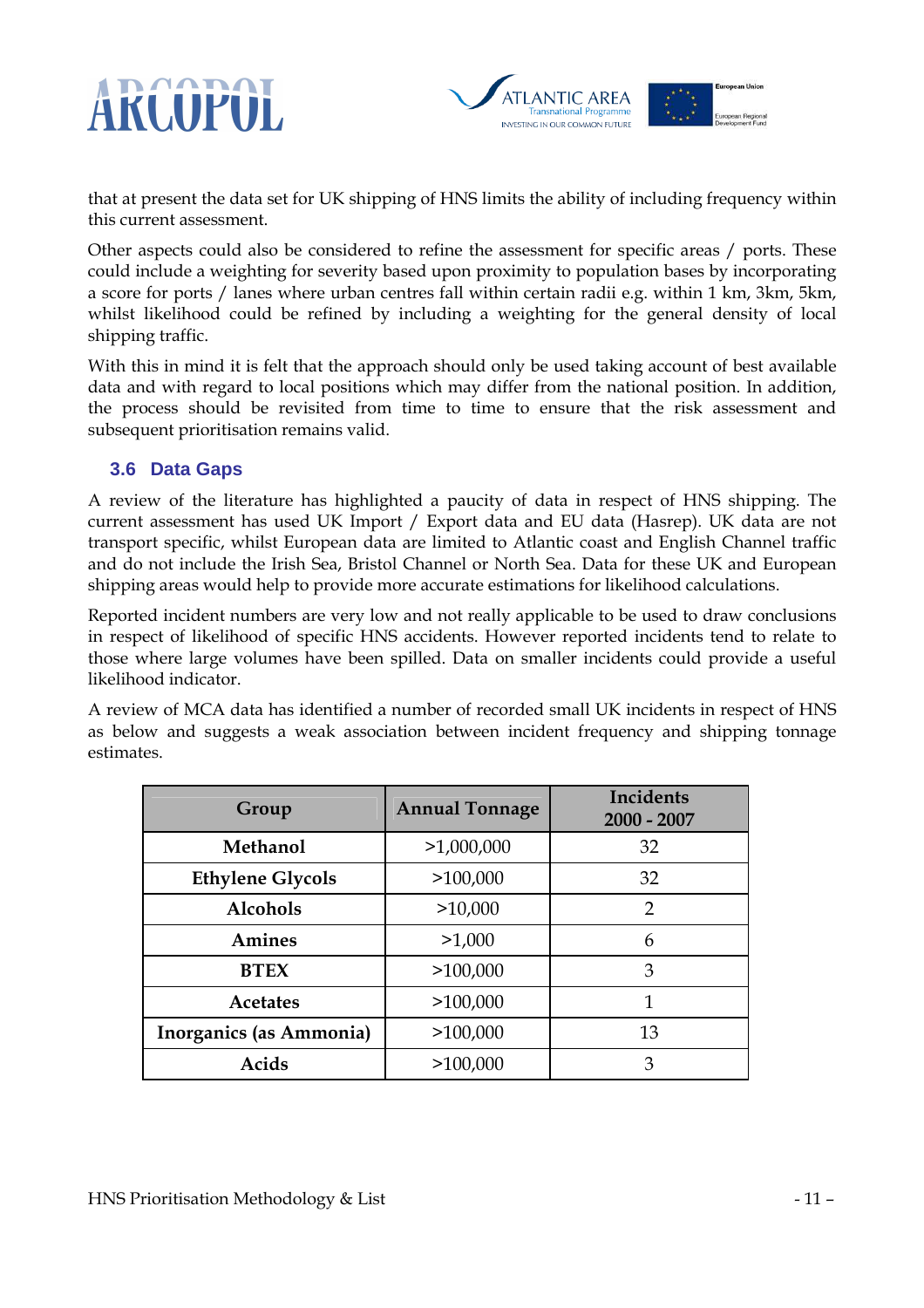# ARCOPOL



## **4 Identification of chemical of concerns**

The table below lists all the chemicals which have a final risk score above 100. The chemicals of concerns identified as part of the project ARCOPOL have been selected as the first 10 priority substances. 10 is an arbitrary number chosen based on the time available under the project to develop datasheets and to research/collate data on each of the HNS.

| <b>CHEMICAL NAME</b>        | <b>Toxicity</b> | <b>Behaviour</b> | Tonnage        | <b>Risk</b> |
|-----------------------------|-----------------|------------------|----------------|-------------|
|                             |                 | <b>score</b>     | <b>Score</b>   | (Product)   |
| <b>CHLORINE GAS</b>         | 7               | 10               | 4              | 280         |
| <b>ETHYLENE OXIDE</b>       | 7               | 10               | 4              | 280         |
| <b>METHYL AMINE SOLN</b>    | 7               | 9                | 3              | 189         |
| <b>AMMONIA</b>              | 5               | 9                | 4              | 180         |
| 2-(2-AMINOETHOXY) ETHANOL   | 7               | 8                | 3              | 168         |
| <b>VINYL CHLORIDE</b>       | 4               | 10               | 4              | 160         |
| 2-AMINO-2-METHYL-1-PROPANOL | 7               | 7                | 3              | 147         |
| <b>3-METHYL PYRIDINE</b>    | 6               | 7                | 3              | 126         |
| <b>FORMALDEHYDE</b>         | 7               | 9                | $\overline{2}$ | 126         |
| <b>DIMETHYLAMINE</b>        | 6               | 9                | $\overline{2}$ | 108         |
| <b>HYDROFLUORIC ACID</b>    | 6               | 9                | $\overline{2}$ | 108         |
| <b>METHYLAMINE ACID</b>     | 4               | 9                | 3              | 108         |
| <b>TRIMETHYLAMINE</b>       | 6               | 9                | $\overline{2}$ | 108         |
| <b>ALUMINIUM CHLORIDE</b>   | 7               | 5                | 3              | 105         |
| <b>ZINC BROMIDE</b>         | 7               | 5                | 3              | 105         |
| <b>ZINC CHLORIDE</b>        | 7               | 5                | 3              | 105         |
| <b>ANILINE</b>              | 5               | 5                | 4              | 100         |
| <b>METHANOL</b>             | 4               | 5                | 5              | 100         |

An HNS datasheet template has been developed based on published safety datasheets (SDS) template, datasheets produced by the Health Protection Agency but also on work undertaken by partners under ARCOPOL and contractors such as CEDRE.

A datasheet aimed specifically at incident response with a focus on public health and the maritime environment will be developed for each of the 10 substances if possible.

During the course of the project, EMSA has commissioned the development of datasheets for over 100 chemicals. The datasheets developed under ARCOPOL have been submitted as an example.

## **5 Geographical Inventory**

Due to the lack of statistical data on specific Hazardous & Noxious Substances being transported along the Atlantic Area it was not possible to carry out a comparative study or a specific geographical register for each member states.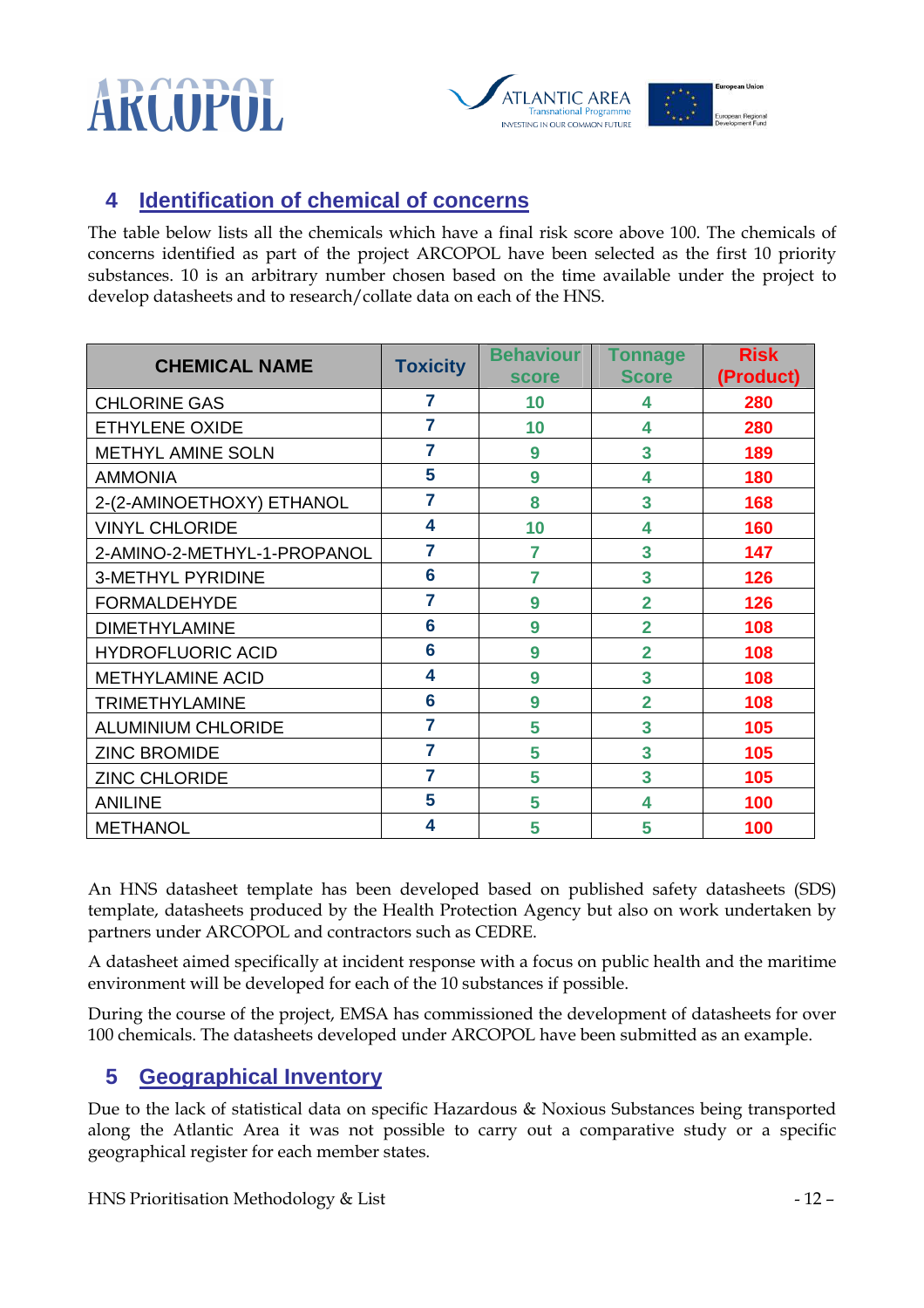



However, a database tool was developed which allows partner to enter area specific data on tonnage and frequency for a range of 350 chemicals selected under the prioritisation matrix.

Additionally users can enter new chemicals into the database if specific to their geographical area. For any new chemical entered, toxicity and behaviour values must be defined and backed by scientific data and source.

A screen print of the database is shown below:

| <b>Arcopol HNS Risk Assessment Tool</b>                                         |                                               |                                                     |                                          |  |  |  |
|---------------------------------------------------------------------------------|-----------------------------------------------|-----------------------------------------------------|------------------------------------------|--|--|--|
| <b>Risk Assessment</b>                                                          |                                               | <b>Chemical Database</b>                            |                                          |  |  |  |
| Clear Risk<br><b>Print Current Risk</b><br>Assessment<br>Assessment             | Search by CAS Number                          | Search by UN Number                                 |                                          |  |  |  |
| <b>Current Risk Assessment 0 Chemicals</b>                                      | Type chemical name here to search<br>Chemical |                                                     |                                          |  |  |  |
| <b>Chemical Name</b><br>Tonnage<br>Freq.                                        | <b>View Chemicals</b><br>without CAS Number   | View all user<br>View All<br>Chemicals<br>chemicals | View Chemicals<br>without UN Number      |  |  |  |
|                                                                                 | <b>Results</b><br><b>Chemical Name</b>        | CAS No.                                             | UN No.                                   |  |  |  |
|                                                                                 | <b>Results</b>                                |                                                     |                                          |  |  |  |
|                                                                                 |                                               |                                                     |                                          |  |  |  |
|                                                                                 |                                               |                                                     |                                          |  |  |  |
| <b>Export Current Risk</b><br>Import Risk<br>Assessment<br>Assessment           |                                               | Manage chemical<br>database                         |                                          |  |  |  |
|                                                                                 |                                               |                                                     |                                          |  |  |  |
| <b>View HNS Risk Assessment Methodolgy</b>                                      | <b>View User Manual</b>                       | <b>Exit Database</b>                                |                                          |  |  |  |
|                                                                                 | <b>European Union</b>                         |                                                     |                                          |  |  |  |
| <b>LANTIC AREA</b><br>Transnational Programme<br>INVESTING IN OUR COMMON FUTURE | European Regional                             | Health<br>Protection<br>଼ତ<br>ところ                   | GIG   leityd Cytosidan<br>Fultilic Houth |  |  |  |
|                                                                                 | Development Fund                              |                                                     |                                          |  |  |  |
|                                                                                 |                                               |                                                     |                                          |  |  |  |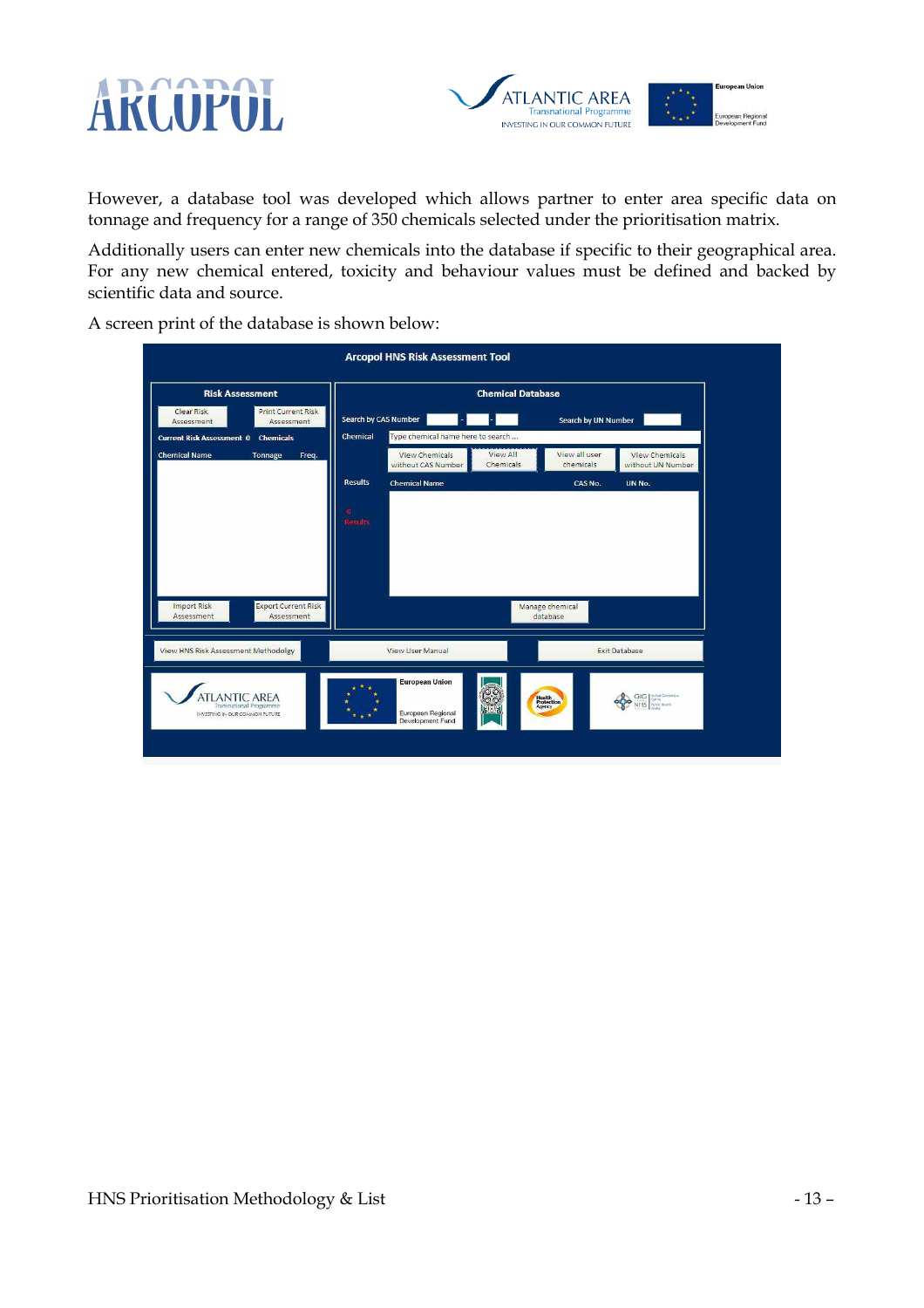



## **APPENDIX 1: HNS Reacting with Air & Water**

A list of the main chemicals and chemical groups that react with air and water was reviewed against the GESAMP list. Reaction products were assessed for acute inhalation toxicity / irritant effects and compared to the parent compound.

Where the effects of the product were more severe, the corresponding score for that product was used for the parent compound e.g. Aluminium Chloride reacts with water to produce hydrochloric acid. The severity score for Aluminium chloride of 4 was replaced with the score for hydrochloric acid of 35. Where the parent compound severity was higher than any products, then this was retained.

GESAMP chemicals listed as water / air reactants were as follows:

- Sodium Borohydride produces sodium hydroxide and hydrogen
- Acetic anhydride acetic acid
- Propionic anhydride propionic acid
- Phthalic anhydride Phthalic acid
- Aluminium Chloride Hydrochloric Acid
- Ammonium Chloride Hydrochloric Acid
- Zinc Chloride Hydrochloric Acid
- Zinc Bromide Hydrobromic Acid

Of these only Aluminium Chloride, Zinc Chloride and Zinc Bromide resulted in increased severity from the reaction products. All of the others remained unchanged (ammonium chloride reaction products were potentially more severe but it is present as a solution on the GESAMP list and therefore already exposed to water.)

A range of chemicals and groups that can react with water and air were not included in the GESAMP List including alkali metals and alkali earth metals which react violently with water, other metals which react with water, phosphides (which produce phosphine gas), carbides (which produce methane and other hydrocarbon gases), silicides and nitrides.

#### Conclusion

From this review Aluminium Chloride, Zinc Chloride and Zinc Bromide would fall within the top 20 priority chemicals based upon the severity score of their reaction products. A range of potentially reactive chemicals not included on the GESAMP list were assessed separately. None fell within the current top 20 priority list, although this did not consider risks from fire and explosion, which were considered outside the remit of this assessment.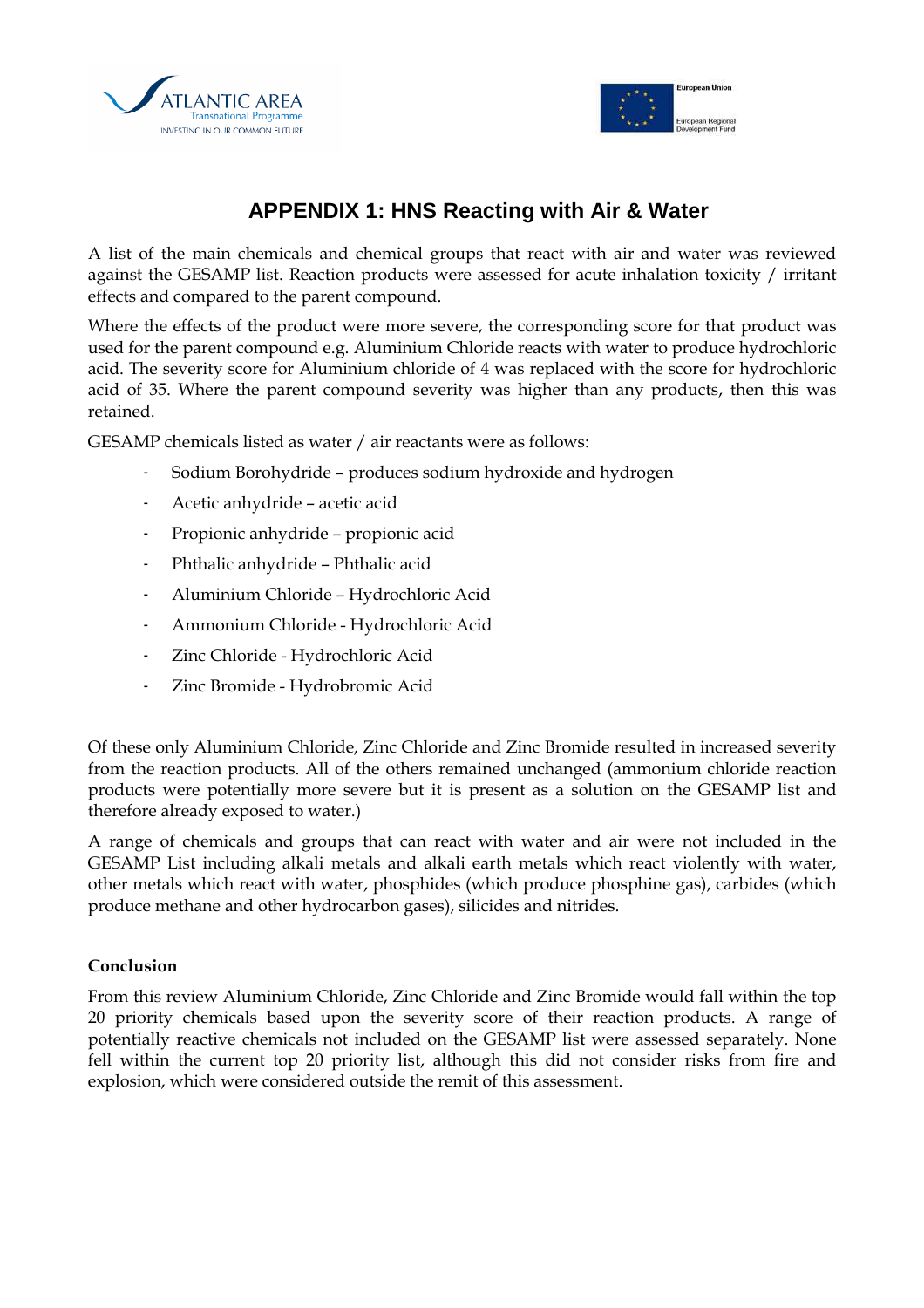



## APPENDIX 2: List of Risk Prioritised HNS

| <b>CHEMICAL NAME</b>        | <b>Toxicity</b>         | <b>Behaviour</b><br><b>score</b> | <b>Tonnage</b><br><b>Score</b> | <b>Risk</b><br>(Product) |
|-----------------------------|-------------------------|----------------------------------|--------------------------------|--------------------------|
| <b>CHLORINE GAS</b>         | 7                       | <b>10</b>                        | $\overline{\mathbf{4}}$        | 280                      |
| <b>ETHYLENE OXIDE</b>       | $\overline{7}$          | 10                               | $\overline{\mathbf{4}}$        | 280                      |
| METHYL AMINE SOLN           | $\overline{7}$          | 9                                | 3                              | 189                      |
| <b>AMMONIA</b>              | 5                       | 9                                | $\overline{\mathbf{4}}$        | 180                      |
| 2-(2-AMINOETHOXY) ETHANOL   | $\overline{7}$          | 8                                | 3                              | 168                      |
| <b>VINYL CHLORIDE</b>       | $\overline{\mathbf{4}}$ | 10                               | $\overline{\mathbf{4}}$        | 160                      |
| 2-AMINO-2-METHYL-1-PROPANOL | $\overline{7}$          | $\overline{7}$                   | 3                              | 147                      |
| 3-METHYL PYRIDINE           | $6\phantom{1}6$         | $\overline{7}$                   | 3                              | <b>126</b>               |
| <b>FORMALDEHYDE</b>         | $\overline{7}$          | 9                                | $\overline{2}$                 | 126                      |
| <b>DIMETHYLAMINE</b>        | 6                       | 9                                | $\overline{2}$                 | 108                      |
| <b>HYDROFLUORIC ACID</b>    | $6\phantom{1}6$         | 9                                | $\overline{2}$                 | 108                      |
| METHYLAMINE ACID            | $\overline{\mathbf{4}}$ | 9                                | 3                              | 108                      |
| TRIMETHYLAMINE              | 6                       | 9                                | $\overline{2}$                 | 108                      |
| <b>ALUMINIUM CHLORIDE</b>   | $\overline{7}$          | 5                                | 3                              | 105                      |
| <b>ZINC BROMIDE</b>         | $\overline{7}$          | 5                                | 3                              | 105                      |
| ZINC CHLORIDE               | $\overline{7}$          | 5                                | 3                              | 105                      |
| <b>ANILINE</b>              | 5                       | 5                                | $\overline{\mathbf{4}}$        | 100                      |
| <b>METHANOL</b>             | $\overline{\mathbf{4}}$ | 5                                | 5                              | 100                      |
| CYCLOHEXYLAMINE             | $\overline{7}$          | $\overline{7}$                   | $\overline{2}$                 | 98                       |
| <b>OLEYLAMINE</b>           | $\overline{7}$          | $\overline{7}$                   | $\overline{2}$                 | 98                       |
| 1,3-CYCLOPENTADIENE         | $\overline{\mathbf{3}}$ | 8                                | $\overline{\mathbf{4}}$        | 96                       |
| <b>ALCOHOLS</b>             | $6\phantom{1}6$         | 3                                | 5                              | 90                       |
| <b>DICYCLOPENTADIENE</b>    | $\overline{\mathbf{3}}$ | $\overline{7}$                   | $\overline{\mathbf{4}}$        | 84                       |
| DI-N-BUTYLAMINE             | $\overline{7}$          | 6                                | $\overline{2}$                 | 84                       |
| ETHYLENE GLYCOL ACRYLATE    | $\overline{7}$          | 3                                | $\overline{\mathbf{4}}$        | 84                       |
| FATTY ACIDS, SATURATED      | $\overline{7}$          | $\overline{\mathbf{4}}$          | 3                              | 84                       |
| NONYL PHENOL                | 7                       | 4                                | 3                              | 84                       |
| <b>OCTANOIC ACID</b>        | $\overline{7}$          | $\overline{\mathbf{4}}$          | $\overline{\mathbf{3}}$        | 84                       |
| PENTAETHYLENE HEXAMINE      | $\overline{7}$          | $\overline{\mathbf{4}}$          | $\overline{\mathbf{3}}$        | 84                       |
| <b>PYRIDINE</b>             | $\boldsymbol{4}$        | $\overline{7}$                   | $\overline{\mathbf{3}}$        | 84                       |
| <b>PYRIDINE BASES</b>       | $\overline{7}$          | 4                                | $\overline{3}$                 | 84                       |
| VINYL NEODECANOATE          | $\overline{7}$          | 4                                | $\overline{\mathbf{3}}$        | 84                       |
| <b>CARBON DISULPHIDE</b>    | 8                       | 5 <sup>5</sup>                   | $\overline{2}$                 | 80                       |
| <b>PHOSGENE</b>             | 8                       | 10                               | $\mathbf{1}$                   | 80                       |
| PYROLOYSIS GASOLINES        | $\overline{2}$          | 8                                | 5                              | 80                       |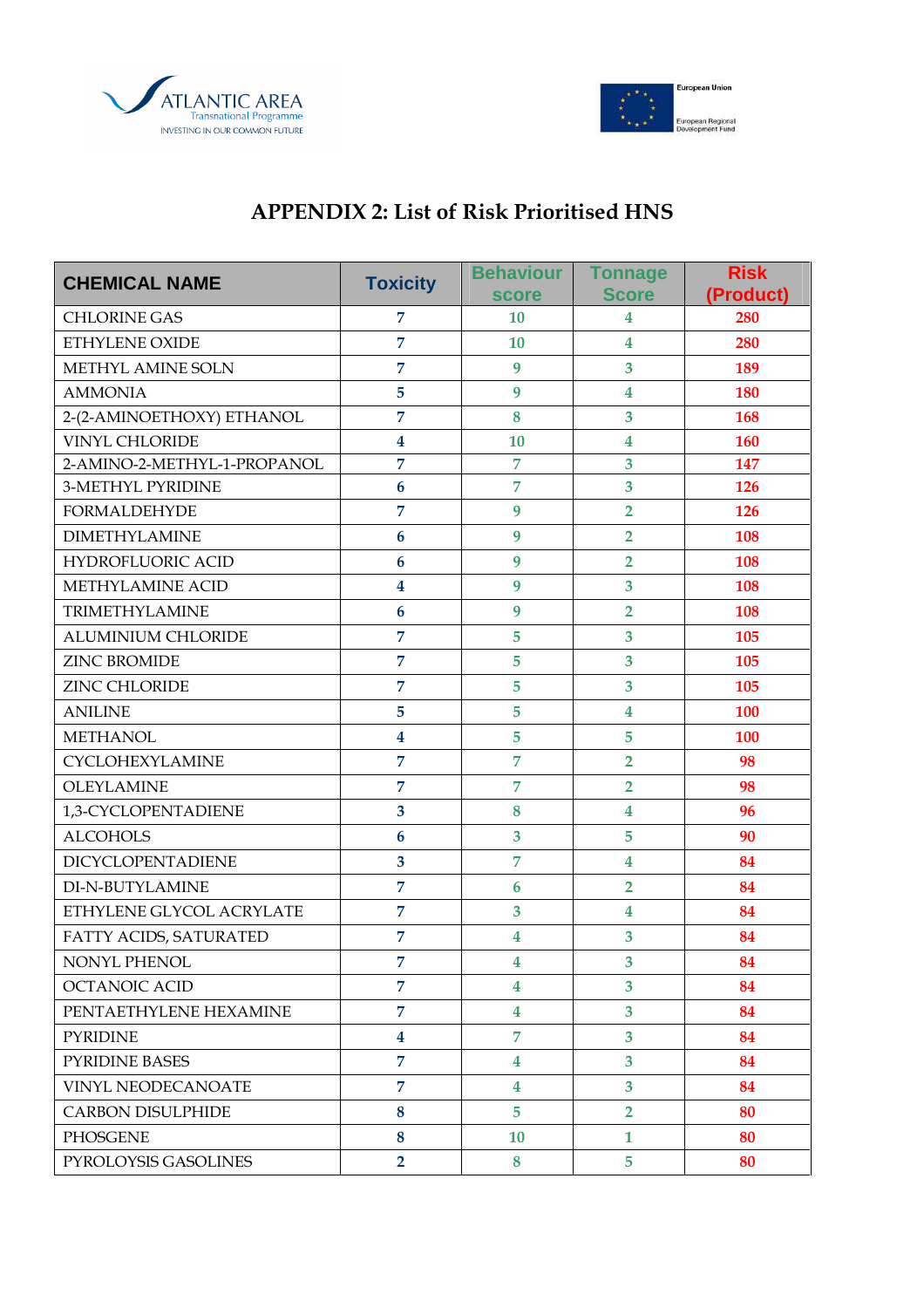





| <b>CHEMICAL NAME</b>                       | <b>Toxicity</b>         | <b>Behaviour</b><br><b>score</b> | <b>Tonnage</b><br><b>Score</b> | <b>Risk</b><br>(Product) |
|--------------------------------------------|-------------------------|----------------------------------|--------------------------------|--------------------------|
| <b>DIISOBUTYLAMINE</b>                     | 6                       | 6                                | $\overline{2}$                 | 72                       |
| DI-N-PROPYLAMINE                           | 6                       | 6                                | $\overline{2}$                 | 72                       |
| <b>ETHYLAMINE</b>                          | 4                       | 9                                | $\overline{2}$                 | 72                       |
| <b>DIETHYLAMINE</b>                        | $\overline{7}$          | 5                                | $\overline{2}$                 | 70                       |
| HYDROCHLORIC ACID                          | 7                       | 5                                | $\overline{2}$                 | 70                       |
| <b>PROPYLAMINE</b>                         | $\overline{7}$          | 5                                | $\overline{2}$                 | 70                       |
| <b>SULPHURIC ACID</b>                      | 8                       | $\overline{2}$                   | $\overline{\mathbf{4}}$        | 64                       |
| 2-METHYL-5-ETHYLPYRIDINE                   | 7                       | $\overline{\mathbf{3}}$          | $\overline{\mathbf{3}}$        | 63                       |
| <b>HEPTANOIC ACID</b>                      | $\overline{7}$          | 3                                | 3                              | 63                       |
| <b>HEXANOIC ACID</b>                       | $\overline{7}$          | 3                                | 3                              | 63                       |
| PENTANOIC ACID                             | 7                       | $\overline{\mathbf{3}}$          | 3                              | 63                       |
| PROPANOLAMINE                              | $\overline{7}$          | 3                                | 3                              | 63                       |
| SODIUM ALUMINATE                           | $\overline{7}$          | 3                                | $\overline{\mathbf{3}}$        | 63                       |
| SODIUM BOROHYDRIDE                         | $\overline{7}$          | $\overline{\mathbf{3}}$          | 3                              | 63                       |
| <b>SODIUM SILICATE</b>                     | $\overline{7}$          | 3                                | 3                              | 63                       |
| <b>ACETONE CYANOHYDRIN</b>                 | 5                       | 4                                | $\overline{\mathbf{3}}$        | 60                       |
| <b>ACRYLONITRILE</b>                       | 3                       | 5                                | $\overline{\mathbf{4}}$        | 60                       |
| DIISOPROPYLAMINE                           | 6                       | 5                                | $\overline{2}$                 | 60                       |
| N-ETHYL BUTYLAMINE                         | 6                       | 5                                | $\overline{2}$                 | 60                       |
| POLYETHYLENE POLYAMINES                    | 5                       | 4                                | 3                              | 60                       |
| POLYGLYCERINE                              | 5                       | $\overline{\mathbf{4}}$          | 3                              | 60                       |
| PROPYLENE OXIDE                            | $\overline{\mathbf{4}}$ | 5                                | 3                              | 60                       |
| <b>ALKYL BENZENE MIXTURES</b><br>(Xylenes) | $\overline{2}$          | 7                                | $\overline{\mathbf{4}}$        | 56                       |
| <b>ISOPHORONE DIAMINE</b>                  | 7                       | $\overline{\mathbf{4}}$          | $\overline{2}$                 | 56                       |
| METHYLCYCLOPENTADIENE                      | $\overline{2}$          | $\overline{7}$                   | $\overline{\mathbf{4}}$        | 56                       |
| N,N-DIMETHYLDODECYLAMINE                   | $\overline{7}$          | $\overline{\mathbf{4}}$          | $\overline{2}$                 | 56                       |
| PHOSPHORIC ACID                            | $\overline{7}$          | $\overline{2}$                   | 4                              | 56                       |
| POLYALKYL ACRYLATE IN<br><b>XYLENE</b>     | $\overline{2}$          | $\overline{7}$                   | 4                              | 56                       |
| SODIUM HYDROXIDE                           | $\overline{7}$          | $\overline{2}$                   | 4                              | 56                       |
| <b>STYRENE MONOMER</b>                     | $\overline{2}$          | $\overline{7}$                   | 4                              | 56                       |
| 1,3 DICHLOROPROPENE                        | 6                       | 8                                | $\mathbf{1}$                   | 48                       |
| 2-METHYL PENTANE                           | $\overline{2}$          | 8                                | $\overline{\mathbf{3}}$        | 48                       |
| CHLOROACETIC ACID                          | 8                       | $\overline{2}$                   | $\overline{\mathbf{3}}$        | 48                       |
| <b>FLUOROSILICIC ACID</b>                  | 8                       | $\overline{2}$                   | 3                              | 48                       |
| ISO-OCTYLENE                               | $\overline{2}$          | 8                                | $\overline{\mathbf{3}}$        | 48                       |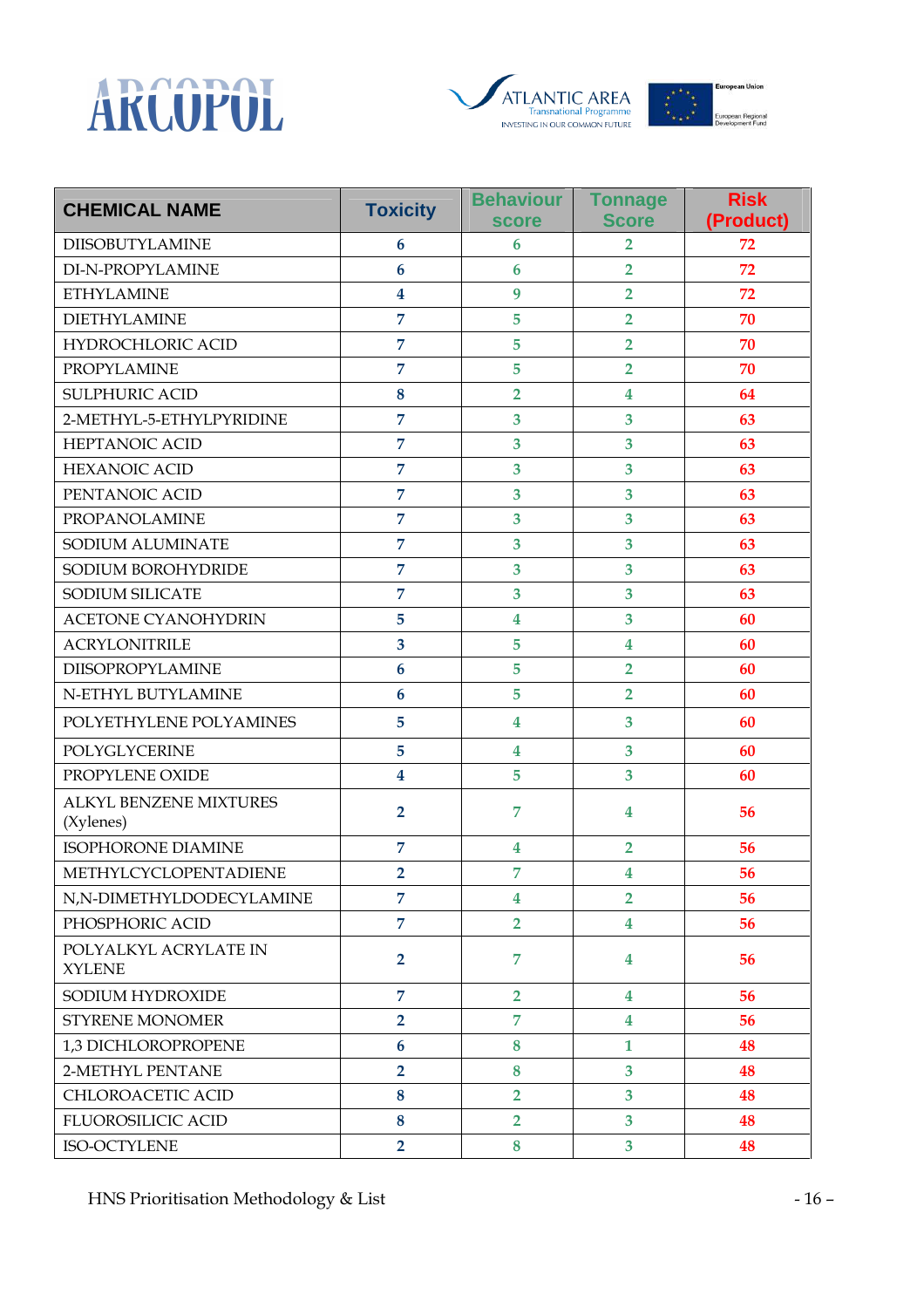





| <b>CHEMICAL NAME</b>                           | <b>Toxicity</b>         | <b>Behaviour</b><br><b>score</b> | <b>Tonnage</b><br><b>Score</b> | <b>Risk</b><br>(Product) |
|------------------------------------------------|-------------------------|----------------------------------|--------------------------------|--------------------------|
| METHYL AMYL ALCOHOL                            | 4                       | 3                                | 4                              | 48                       |
| METHYL ISOBUTYL KETONE                         | $\overline{\mathbf{4}}$ | 6                                | $\overline{2}$                 | 48                       |
| N-ETHYL CYCLOHEXYLAMINE                        | 6                       | $\overline{\mathbf{4}}$          | $\overline{2}$                 | 48                       |
| N-ETHYL-2-METHALLYLAMINE                       | 6                       | 4                                | $\overline{2}$                 | 48                       |
| NITRIC ACID                                    | 8                       | $\overline{2}$                   | $\overline{\mathbf{3}}$        | 48                       |
| 1-HEXANOL                                      | 5                       | 3                                | 3                              | 45                       |
| <b>ALCOHOL ETHOXYLATES</b>                     | 5                       | 3                                | 3                              | 45                       |
| ALKYL POLYGLUCOSIDE                            | 5                       | 3                                | 3                              | 45                       |
| 2,2-DICHLOROPROPIONIC ACID                     | $\overline{7}$          | $\overline{2}$                   | 3                              | 42                       |
| ALKYLTOLUENESULFONIC ACID                      | $\overline{7}$          | $\overline{2}$                   | 3                              | 42                       |
| <b>CRESOLS</b>                                 | $\overline{7}$          | $\overline{2}$                   | $\overline{\mathbf{3}}$        | 42                       |
| DIBUTYL HYDROGEN<br>PHOSPHONATE                | $\overline{7}$          | 3                                | $\overline{2}$                 | 42                       |
| <b>DIMETHYLFORMAMIDE</b>                       | $\overline{2}$          | $\overline{7}$                   | 3                              | 42                       |
| <b>HEPTYL ACETATE</b>                          | $\overline{2}$          | $\overline{7}$                   | 3                              | 42                       |
| <b>ISOBUTYRIC ACID</b>                         | $\overline{7}$          | $\overline{2}$                   | 3                              | 42                       |
| <b>MALEIC ANHYDRIDE</b>                        | $\overline{7}$          | $\overline{2}$                   | 3                              | 42                       |
| <b>PHENOL</b>                                  | $\overline{7}$          | $\overline{2}$                   | 3                              | 42                       |
| POLYFERRIC SULPHATE SOLN                       | $\overline{7}$          | $\overline{2}$                   | 3                              | 42                       |
| <b>SODIUM SULPHIDE</b>                         | $\overline{7}$          | 3                                | $\overline{2}$                 | 42                       |
| <b>XYLENOLS</b>                                | $\overline{7}$          | $\overline{2}$                   | $\overline{\mathbf{3}}$        | 42                       |
| 2,4,4-TRIMETHYL HEXAMETHYLEN<br><b>DIAMINE</b> | 5                       | 4                                | $\overline{2}$                 | 40                       |
| <b>ACETONITRILE</b>                            | $\overline{2}$          | 5                                | $\overline{\mathbf{4}}$        | 40                       |
| <b>BUTYL ACETATE</b>                           | $\overline{2}$          | 5                                | $\overline{\mathbf{4}}$        | 40                       |
| ETHYL PROPIONATE                               | $\overline{2}$          | 5                                | 4                              | 40                       |
| ETHYLENE GLYCOL<br><b>MONOACETATE</b>          | 5                       | $\overline{2}$                   | 4                              | 40                       |
| <b>GLYOXAL</b>                                 | 4                       | 5                                | $\overline{2}$                 | 40                       |
| <b>ISOPROPYLAMINE</b>                          | 4                       | 5                                | $\overline{2}$                 | 40                       |
| <b>METHYL BUTYRATE</b>                         | $\overline{2}$          | 5                                | $\overline{4}$                 | 40                       |
| METHYL NAPHTHALENES                            | $\overline{2}$          | $\overline{4}$                   | 5                              | 40                       |
| PROPYLENE CARBONATE                            | 5                       | $\overline{2}$                   | 4                              | 40                       |
| <b>TETRAHYDRONAPTAHLENE</b>                    | $\overline{2}$          | $\overline{\mathbf{4}}$          | 5                              | 40                       |
| 2-CHLOROPROPIONIC ACID                         | $6\phantom{1}$          | $\overline{2}$                   | $\overline{3}$                 | 36                       |
| 3-METHYL 1-BUTANOL                             | $\overline{2}$          | 6                                | 3                              | 36                       |
| <b>ACETIC ANHYDRIDE</b>                        | 6                       | $\overline{2}$                   | $\overline{3}$                 | 36                       |
| DICHLORODIETHYL ETHER                          | $\boldsymbol{6}$        | $\overline{2}$                   | 3 <sup>5</sup>                 | 36                       |

HNS Prioritisation Methodology & List - 17 -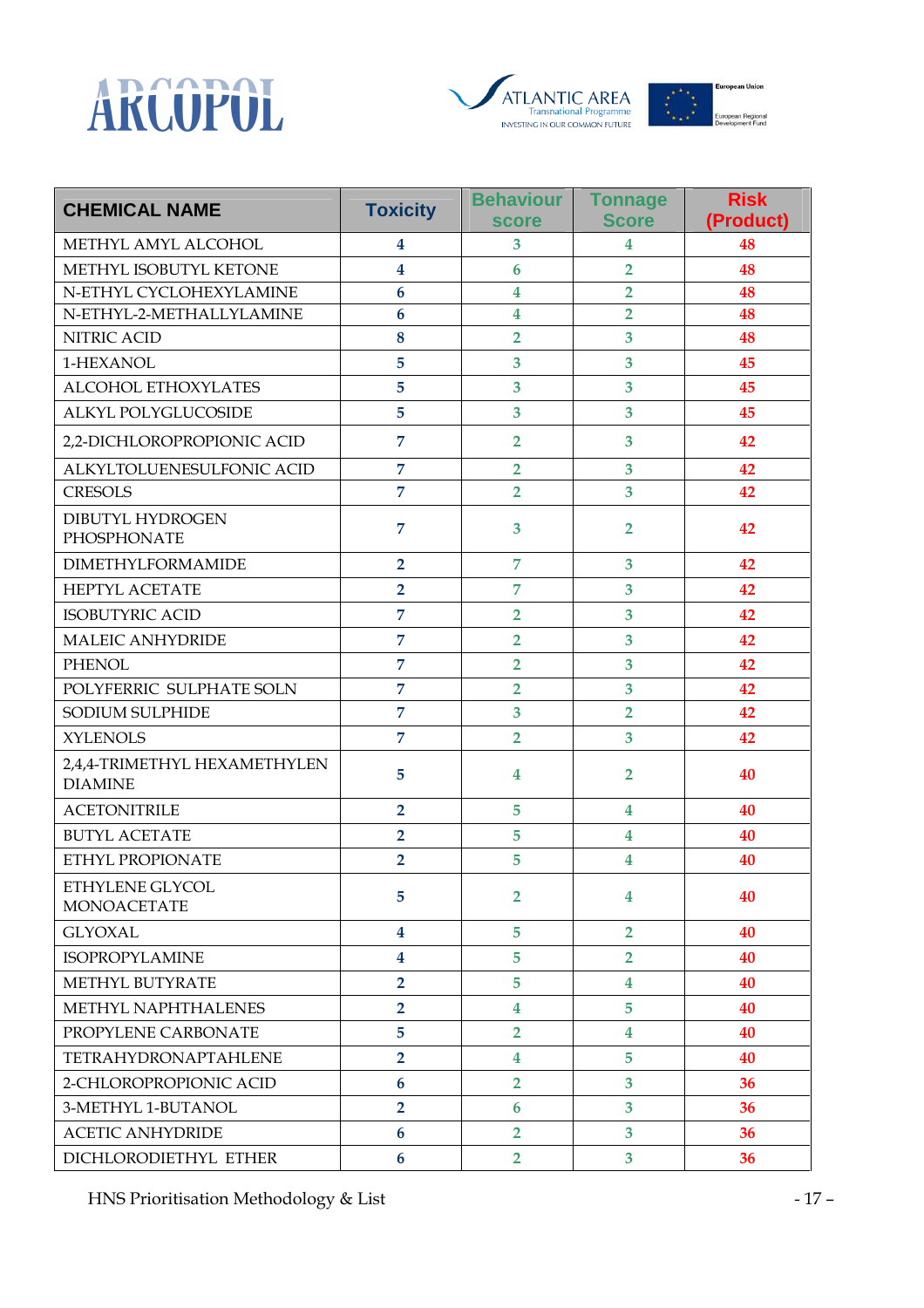





| <b>CHEMICAL NAME</b>                            | <b>Toxicity</b>         | <b>Behaviour</b><br><b>score</b> | <b>Tonnage</b><br><b>Score</b> | <b>Risk</b><br>(Product) |
|-------------------------------------------------|-------------------------|----------------------------------|--------------------------------|--------------------------|
| <b>DIMETHYLETHANOLAMINE</b>                     | 6                       | 2                                | 3                              | 36                       |
| ETHYL BUTYRATE                                  | $\overline{\mathbf{2}}$ | 6                                | $\overline{\mathbf{3}}$        | 36                       |
| ETHYLENE CHLOROHYDRIN                           | $6\phantom{1}6$         | $\overline{2}$                   | $\overline{\mathbf{3}}$        | 36                       |
| ETHYLENE GLYCOL MONOALKYL<br><b>ETHERS</b>      | $\overline{2}$          | 6                                | 3                              | 36                       |
| <b>GLYCOLIC ACID</b>                            | $6\phantom{1}6$         | $\overline{2}$                   | $\overline{\mathbf{3}}$        | 36                       |
| <b>HYDROGEN PEROXIDE</b>                        | $6\phantom{1}6$         | $\overline{2}$                   | 3                              | 36                       |
| 2-ETHYL-3-PROPYL ACROLEIN                       | $\overline{\mathbf{4}}$ | $\overline{\mathbf{4}}$          | $\overline{2}$                 | 32                       |
| 3-CHLOROPROPYLENE                               | $\overline{\mathbf{4}}$ | 8                                | $\mathbf{1}$                   | 32                       |
| <b>ADIPONITRILE</b>                             | $\overline{\mathbf{4}}$ | $\overline{2}$                   | $\overline{\mathbf{4}}$        | 32                       |
| DECYL ACRYLATE                                  | $\overline{2}$          | $\overline{\mathbf{4}}$          | $\overline{\mathbf{4}}$        | 32                       |
| <b>DIMETHYL GLUTARATE</b>                       | $\overline{\mathbf{4}}$ | $\overline{2}$                   | $\overline{\mathbf{4}}$        | 32                       |
| DITRIDECYL ADIPATE                              | $\overline{2}$          | $\overline{\mathbf{4}}$          | $\overline{\mathbf{4}}$        | 32                       |
| DODECYL BENZENE                                 | $\overline{2}$          | $\overline{\mathbf{4}}$          | $\overline{4}$                 | 32                       |
| HEXAMETHYLENE DIISOCYANATE                      | 8                       | $\overline{2}$                   | $\overline{2}$                 | 32                       |
| <b>ISONONANOL</b>                               | $\overline{2}$          | 4                                | $\overline{\mathbf{4}}$        | 32                       |
| LACTONITRILE SOLUTION                           | $\overline{\mathbf{4}}$ | $\overline{2}$                   | $\overline{\mathbf{4}}$        | 32                       |
| <b>LAURIC ACID</b>                              | $\overline{2}$          | $\overline{\mathbf{4}}$          | $\overline{\mathbf{4}}$        | 32                       |
| N-ETHYL-3-PROPYL ACROLEIN                       | $\overline{\mathbf{4}}$ | $\overline{\mathbf{4}}$          | $\overline{2}$                 | 32                       |
| PALM NUT OIL                                    | $\overline{2}$          | $\overline{\mathbf{4}}$          | $\overline{\mathbf{4}}$        | 32                       |
| PROPIONITRILE                                   | $\overline{\mathbf{4}}$ | $\overline{2}$                   | $\overline{\mathbf{4}}$        | 32                       |
| VINYL TOLUENE                                   | $\overline{2}$          | $\overline{\mathbf{4}}$          | $\overline{\mathbf{4}}$        | 32                       |
| 1-PENTANOL                                      | 5                       | 3                                | $\overline{2}$                 | 30                       |
| <b>ALUMINIUM SULPHATE</b><br><b>SOLUTIONS</b>   | 5                       | 2                                | 3                              | 30                       |
| DODECYL DIPHENYL<br>OXIDEDISULPHONATE SOLUTIONS | 5                       | $\overline{2}$                   | 3                              | 30                       |
| DODECYL PHENOL                                  | 5                       | $\overline{2}$                   | 3                              | 30                       |
| <b>FERRIC CHLORIDE</b>                          | 5                       | $\overline{2}$                   | $\overline{3}$                 | 30                       |
| <b>LACTIC ACID</b>                              | 5                       | $\overline{2}$                   | $\overline{3}$                 | 30                       |
| METHYL PROPYL KETONE                            | $\overline{2}$          | 5                                | 3                              | 30                       |
| PROPIONIC ANHYDRIDE                             | 5                       | $\overline{2}$                   | $\overline{3}$                 | 30                       |
| TERT-AMYL METHYL ETHER                          | $\overline{2}$          | 5                                | $\overline{3}$                 | 30                       |
| <b>VINYL ACETATE</b>                            | $\overline{2}$          | 5                                | 3                              | 30                       |
| <b>DIETHYLENE TRIAMINE</b>                      | $\overline{7}$          | $\overline{2}$                   | $\overline{2}$                 | 28                       |
| <b>DODECYLAMINE</b>                             | 7                       | 4                                | $\mathbf{1}$                   | 28                       |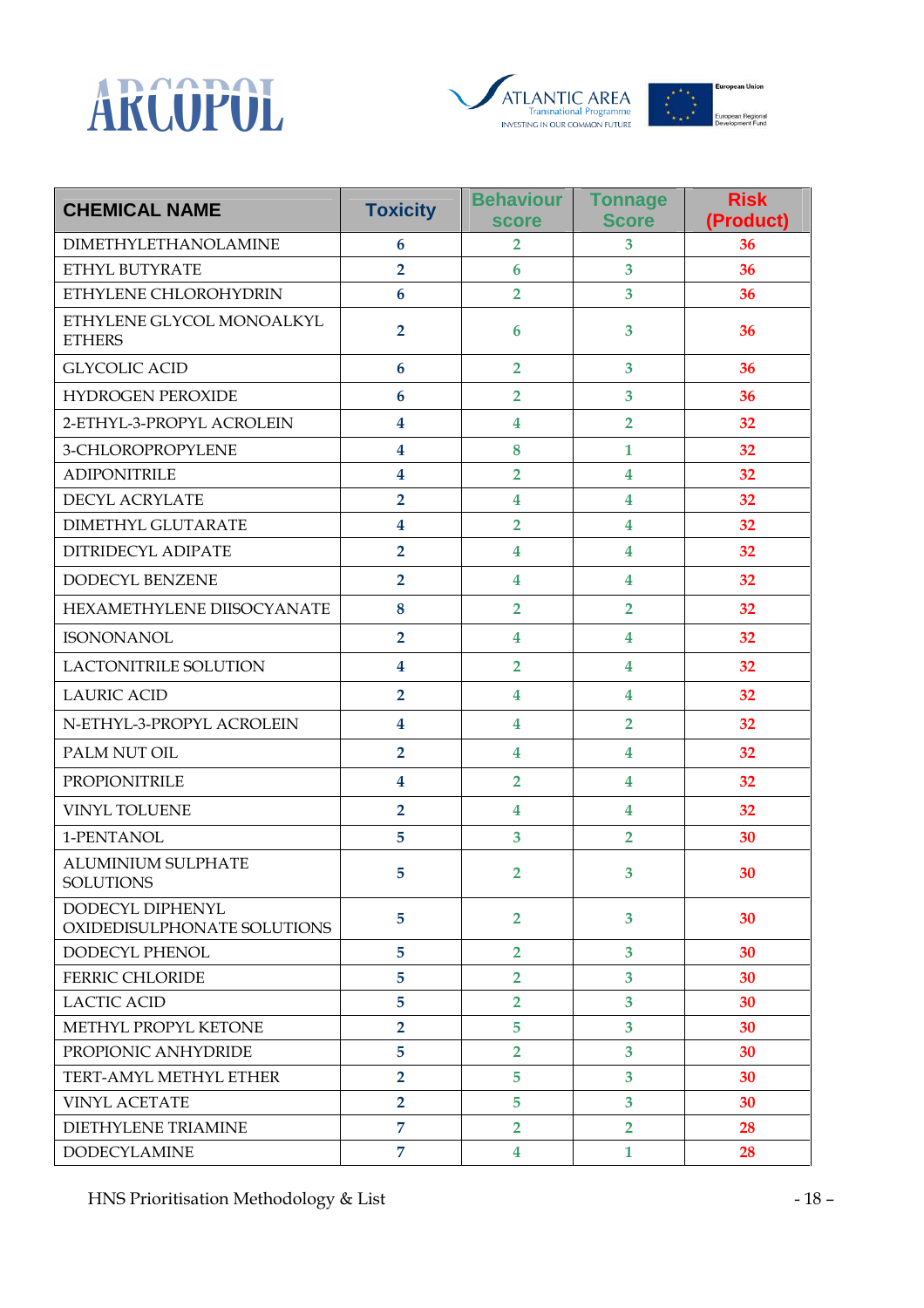





| <b>CHEMICAL NAME</b>                           | <b>Toxicity</b>         | <b>Behaviour</b><br><b>score</b> | <b>Tonnage</b><br><b>Score</b> | <b>Risk</b><br>(Product) |
|------------------------------------------------|-------------------------|----------------------------------|--------------------------------|--------------------------|
| <b>ETHANOLAMINE</b>                            | $\overline{7}$          | $\mathbf{1}$                     | 4                              | 28                       |
| <b>FERRIC NITRATE</b>                          | $\overline{7}$          | $\overline{2}$                   | $\overline{2}$                 | 28                       |
| HEXAMETHYL DIAMINE                             | $\overline{7}$          | $\overline{2}$                   | $\overline{2}$                 | 28                       |
| HEXAMETHYLENEDIAMINE                           | $\overline{7}$          | $\overline{2}$                   | $\overline{2}$                 | 28                       |
| <b>ISOOCTYLAMINE</b>                           | $\overline{7}$          | $\overline{\mathbf{4}}$          | $\mathbf{1}$                   | 28                       |
| POTASSIUM HYDROXIDE                            | $\overline{7}$          | $\overline{2}$                   | $\overline{2}$                 | 28                       |
| TETRAETHYLENE PENTAMINE                        | $\overline{7}$          | $\overline{2}$                   | $\overline{2}$                 | 28                       |
| TRIETHYL PHOSPHITE                             | $\overline{2}$          | $\overline{7}$                   | $\overline{2}$                 | 28                       |
| TRIETHYLENETETRAMINE                           | $\overline{7}$          | $\overline{2}$                   | $\overline{2}$                 | 28                       |
| <b>WHITE SPIRIT</b>                            | $\overline{2}$          | $\overline{7}$                   | $\overline{2}$                 | 28                       |
| 1-HEPTANOL                                     | $\overline{2}$          | $\overline{\mathbf{4}}$          | $\overline{3}$                 | 24                       |
| 1-NITROPROPANE                                 | $\overline{2}$          | $6\phantom{1}6$                  | $\overline{2}$                 | 24                       |
| 1-OCTANOL                                      | $\overline{2}$          | 4                                | $\overline{\mathbf{3}}$        | 24                       |
| 1-UNDECANOL                                    | $\overline{2}$          | $\overline{\mathbf{4}}$          | $\overline{\mathbf{3}}$        | 24                       |
| 2-METHYLPYRIDINE                               | $\overline{\mathbf{4}}$ | $\overline{2}$                   | $\overline{3}$                 | 24                       |
| ALKARYL POLYETHER                              | $\overline{2}$          | $\overline{\mathbf{4}}$          | $\overline{\mathbf{3}}$        | 24                       |
| ALKENYL SUCCINIC ANHYDRIDE                     | $\overline{2}$          | 4                                | $\overline{\mathbf{3}}$        | 24                       |
| <b>BUTYRIC ACID</b>                            | $\overline{\mathbf{4}}$ | $\overline{2}$                   | 3                              | 24                       |
| CASHEW NUT SHELL OIL                           | $\overline{2}$          | $\overline{\mathbf{4}}$          | $\overline{3}$                 | 24                       |
| DECANOIC ACID                                  | $\overline{2}$          | $\overline{\mathbf{4}}$          | $\overline{\mathbf{3}}$        | 24                       |
| DI-(2-ETHYLHEXYL) PHOSPHORIC<br><b>ACID</b>    | $\overline{2}$          | 4                                | 3                              | 24                       |
| DIETHYLETHANOLAMINE                            | $\overline{\mathbf{4}}$ | $\overline{2}$                   | 3                              | 24                       |
| DIISOBUTYL KETONE                              | $\overline{2}$          | $\overline{\mathbf{4}}$          | 3                              | 24                       |
| DIISOPROPYL BENZENE                            | $\overline{2}$          | $\overline{\mathbf{4}}$          | 3                              | 24                       |
| DODECYL DIMETHYLAMINE                          | $\overline{2}$          | $\overline{\mathbf{4}}$          | $\overline{\mathbf{3}}$        | 24                       |
| ETHYL DIBROMIDE                                | $6\phantom{a}$          | $\overline{2}$                   | $\overline{2}$                 | 24                       |
| ETHYLENE VINYL ACETATE AND<br><b>COPOLYMER</b> | $\overline{2}$          | 4                                | 3                              | 24                       |
| FATTY ACID METHYL ESTERS                       | $\overline{2}$          | 4                                | 3 <sup>5</sup>                 | 24                       |
| <b>HEXAMETHYLENEIMINE</b>                      | $\overline{2}$          | 6                                | $\overline{2}$                 | 24                       |
| <b>HYDROCARBON WAXES</b>                       | $\overline{2}$          | $\overline{\mathbf{4}}$          | 3                              | 24                       |
| ISONONYLALDEHYDE                               | $\overline{2}$          | 4                                | 3                              | 24                       |
| ISO-OCTANOL                                    | $\overline{2}$          | $\overline{\mathbf{4}}$          | 3 <sup>5</sup>                 | 24                       |
| <b>ISOPHORONE</b>                              | $\overline{\mathbf{4}}$ | 3                                | $\overline{2}$                 | 24                       |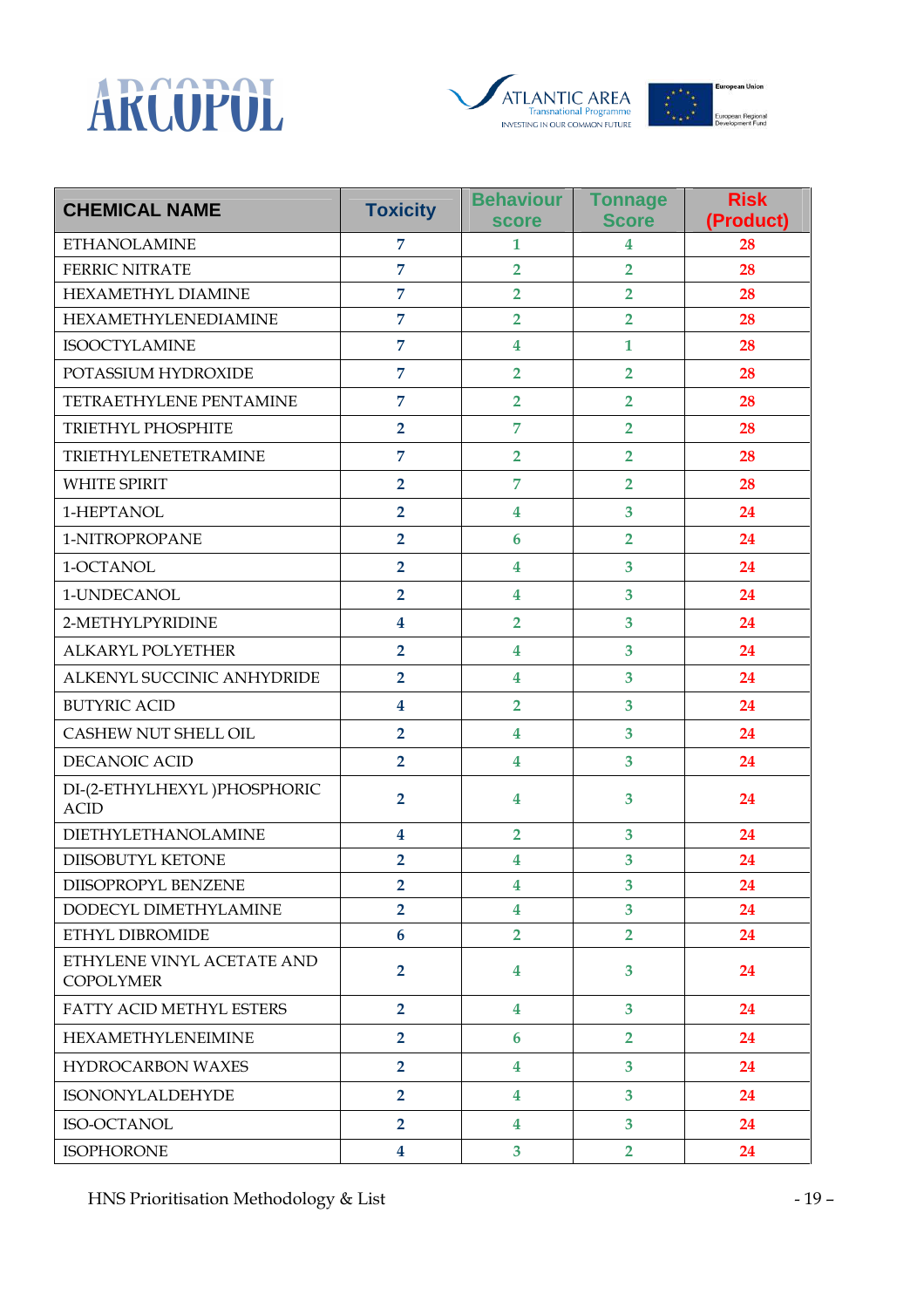





| <b>CHEMICAL NAME</b>                            | <b>Toxicity</b>         | <b>Behaviour</b><br><b>score</b> | <b>Tonnage</b><br><b>Score</b> | <b>Risk</b><br>(Product) |
|-------------------------------------------------|-------------------------|----------------------------------|--------------------------------|--------------------------|
| <b>ISOPROPANOLAMINE</b>                         | $\overline{\mathbf{4}}$ | $\overline{2}$                   | 3                              | 24                       |
| LINEAR ALKYL PROPOXYAMINE<br><b>ETHOXYLATE</b>  | $\overline{2}$          | $\overline{4}$                   | 3                              | 24                       |
| LONG CHAIN ALAKRYL<br><b>POLYETHER</b>          | $\overline{2}$          | $\overline{4}$                   | 3                              | 24                       |
| METHACRYLIC ACID                                | 6                       | $\overline{2}$                   | $\overline{2}$                 | 24                       |
| <b>MORPHOLINE</b>                               | 6                       | $\overline{2}$                   | $\overline{2}$                 | 24                       |
| $N,N-BIS(2-$<br>HYDROXYETHYL)OLEAMIDE           | $\overline{2}$          | 4                                | 3                              | 24                       |
| NEODECANOIC ACID                                | $\overline{2}$          | $\overline{4}$                   | 3                              | 24                       |
| <b>ROSIN</b>                                    | $\overline{2}$          | $\overline{\mathbf{4}}$          | 3                              | 24                       |
| TRIETHYLAMINE                                   | $\boldsymbol{4}$        | $\overline{2}$                   | 3                              | 24                       |
| <b>UNDECANOIC ACID</b>                          | $\overline{2}$          | $\overline{\mathbf{4}}$          | 3                              | 24                       |
| 2-2(AMINOETHOXY) ETHANOL                        | $\overline{7}$          | $\mathbf{1}$                     | 3                              | 21                       |
| <b>EPICHLORHYDRIN</b>                           | 7                       | $\mathbf{1}$                     | 3                              | 21                       |
| POLYOXYPROPYLENE DIAMINE                        | $\overline{7}$          | $\mathbf{1}$                     | 3                              | 21                       |
| <b>AMMONIUM SULPHIDE</b>                        | $\overline{2}$          | 5                                | $\overline{2}$                 | 20                       |
| <b>BUTYLAMINE</b>                               | $\overline{2}$          | 5                                | $\overline{2}$                 | 20                       |
| <b>BUTYRALDEHYDE</b>                            | $\overline{\mathbf{4}}$ | 5                                | $\mathbf{1}$                   | 20                       |
| ETHYLENE GLYCOL<br><b>MONOACETATE</b>           | 5                       | $\mathbf{1}$                     | 4                              | 20                       |
| <b>GLYOXYLIC ACID</b>                           | 5                       | $\overline{2}$                   | $\overline{2}$                 | 20                       |
| METHYL ACRYLATE                                 | $\overline{\mathbf{4}}$ | 5                                | $\mathbf{1}$                   | 20                       |
| METHYL FORMATE                                  | $\overline{2}$          | 5                                | $\overline{2}$                 | 20                       |
| <b>NAPTHALENE</b>                               | $\overline{\mathbf{4}}$ | $\mathbf{1}$                     | 5                              | 20                       |
| N-METHYLGLUCAMINE                               | 5                       | $\overline{2}$                   | $\overline{2}$                 | 20                       |
| NONANOIC ACID                                   | 5                       | 4                                | $\mathbf{1}$                   | 20                       |
| <b>SODIUM PERBORATE</b>                         | 5                       | $\overline{\mathbf{4}}$          | $\mathbf{1}$                   | 20                       |
| 1,6-HEXANEDIOL                                  | $\overline{2}$          | 3                                | 3                              | 18                       |
| 2-PENTANOL                                      | $\overline{2}$          | 3                                | $\overline{3}$                 | 18                       |
| <b>ALKYL PROPOXYAMINE</b><br><b>ETHOXYLATES</b> | 3                       | $\overline{2}$                   | 3                              | 18                       |
| <b>AMINOETHANOLETHANOLAMINE</b>                 | $\overline{\mathbf{3}}$ | $\overline{2}$                   | $\mathbf{3}$                   | 18                       |
| DIETHYL SULPHATE                                | $\overline{3}$          | $\overline{2}$                   | 3                              | 18                       |
| ETHYL AMYL KETONE                               | $\overline{2}$          | 3                                | 3                              | 18                       |
| <b>FORMIC ACID</b>                              | $6\phantom{1}$          | $\mathbf{1}$                     | $\overline{\mathbf{3}}$        | 18                       |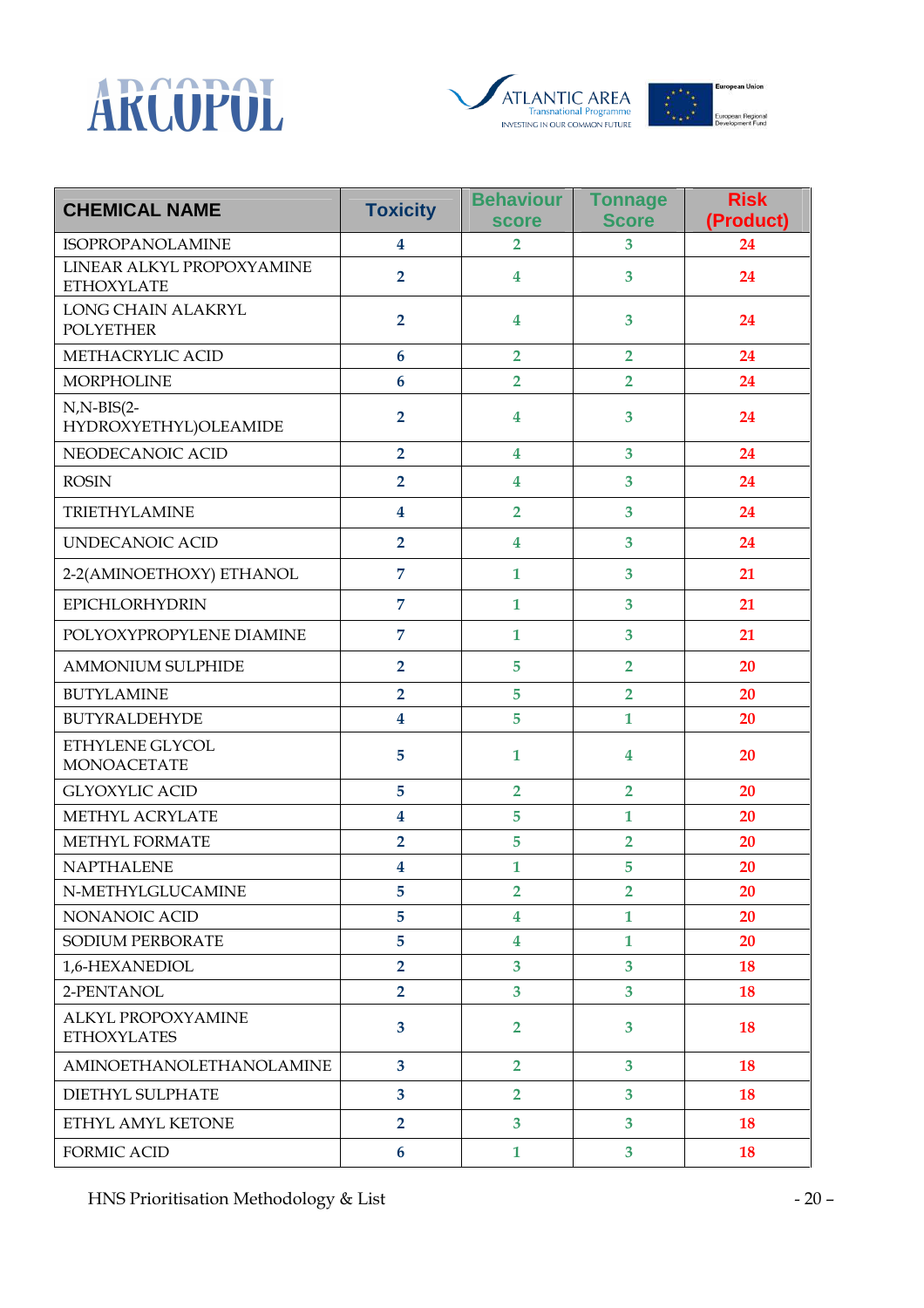





| <b>CHEMICAL NAME</b>                                                        | <b>Toxicity</b>         | <b>Behaviour</b><br><b>score</b> | <b>Tonnage</b><br><b>Score</b> | <b>Risk</b><br>(Product) |
|-----------------------------------------------------------------------------|-------------------------|----------------------------------|--------------------------------|--------------------------|
| <b>FURFURAL</b>                                                             | 3                       | $\overline{2}$                   | $\overline{\mathbf{3}}$        | 18                       |
| SODIUM CARBONATE                                                            | $\overline{3}$          | $\overline{2}$                   | $\overline{3}$                 | 18                       |
| TRIMETHYL ACETIC ACID                                                       | $\overline{2}$          | 3                                | $\overline{\mathbf{3}}$        | 18                       |
| 1, 5-PENTANEDIAL SOLUTION                                                   | 8                       | $\mathbf{1}$                     | $\overline{2}$                 | 16                       |
| 2,4-TOLYLENEDIAMINE                                                         | $\overline{\mathbf{4}}$ | $\overline{2}$                   | $\overline{2}$                 | 16                       |
| 2,6-DIETHYLANILINE                                                          | $\overline{2}$          | $\overline{\mathbf{4}}$          | $\overline{2}$                 | 16                       |
| 2-ETHYLHEXANOIC ACID                                                        | $\overline{2}$          | $\overline{\mathbf{4}}$          | $\overline{2}$                 | 16                       |
| AMMONIUM NITRATE SOLUTIONS                                                  | $\overline{2}$          | $\overline{2}$                   | $\overline{\mathbf{4}}$        | 16                       |
| CALCIUM HYPOCHLORITE<br><b>SOLUTIONS</b>                                    | $\overline{\mathbf{4}}$ | $\overline{2}$                   | $\overline{2}$                 | 16                       |
| CAPROLACTAM                                                                 | $\overline{\mathbf{4}}$ | $\overline{2}$                   | $\overline{2}$                 | 16                       |
| <b>CROTONALDEHYDE</b>                                                       | $\overline{\mathbf{4}}$ | $\overline{2}$                   | $\overline{2}$                 | 16                       |
| <b>DIETHYL BENZENE</b>                                                      | $\overline{2}$          | $\overline{\mathbf{4}}$          | $\overline{2}$                 | 16                       |
| <b>DIPENTENE</b>                                                            | $\overline{2}$          | $\boldsymbol{4}$                 | $\overline{2}$                 | <b>16</b>                |
| DIPHENYL METHANE-4,4'-<br><b>DIISOCYANATE</b>                               | $\boldsymbol{4}$        | $\mathbf{1}$                     | $\boldsymbol{4}$               | 16                       |
| ETHYLENE DIBROMIDE                                                          | $\boldsymbol{4}$        | $\overline{2}$                   | $\overline{2}$                 | 16                       |
| ISOPHORONE DIISOCYANATE                                                     | 8                       | $\mathbf{1}$                     | $\overline{2}$                 | 16                       |
| METHACRYLONITRILE                                                           | 4                       | $\mathbf{1}$                     | 4                              | 16                       |
| METHYLENE DI-ISOCYANATE                                                     | $\overline{\mathbf{4}}$ | $\mathbf{1}$                     | $\overline{\mathbf{4}}$        | 16                       |
| MOLYBDENUM POLYSULFIDE<br><b>LONG CHAIN ALKYL</b><br><b>DITHIOCARBAMIDE</b> | $\overline{2}$          | $\boldsymbol{4}$                 | 2                              | 16                       |
| <b>MONONITROBENZENE</b>                                                     | $\overline{2}$          | $\overline{2}$                   | $\overline{\mathbf{4}}$        | 16                       |
| <b>OLEIC ACID</b>                                                           | 2                       | 4                                | 2                              | 16                       |
| <b>TOLUENE DIAMINE</b>                                                      | 4                       | $\overline{2}$                   | $\overline{2}$                 | 16                       |
| TOLUENE DIISOCYANATE                                                        | 8                       | $\mathbf{1}$                     | $\overline{2}$                 | 16                       |
| 2-HYDROXY-4-METHYL THIO<br><b>BUTANOIC ACID</b>                             | 5                       | $\mathbf{1}$                     | 3                              | 15                       |
| CARBOLIC ACID - phenol                                                      | $5\phantom{.}$          | $\mathbf{1}$                     | $\overline{\mathbf{3}}$        | 15                       |
| PHTHALIC ANHYDRIDE                                                          | 5                       | $\mathbf{1}$                     | $\overline{3}$                 | 15                       |
| 2, 4 DICHLOROPHENOL                                                         | $\overline{7}$          | $\mathbf{1}$                     | $\overline{2}$                 | 14                       |
| 5-ETHYLIDENE-2-NORBORNENE                                                   | $\overline{2}$          | $\overline{7}$                   | $\mathbf{1}$                   | 14                       |
| <b>ALPHA-OLEFINS</b>                                                        | $\overline{2}$          | $\overline{7}$                   | $\mathbf{1}$                   | 14                       |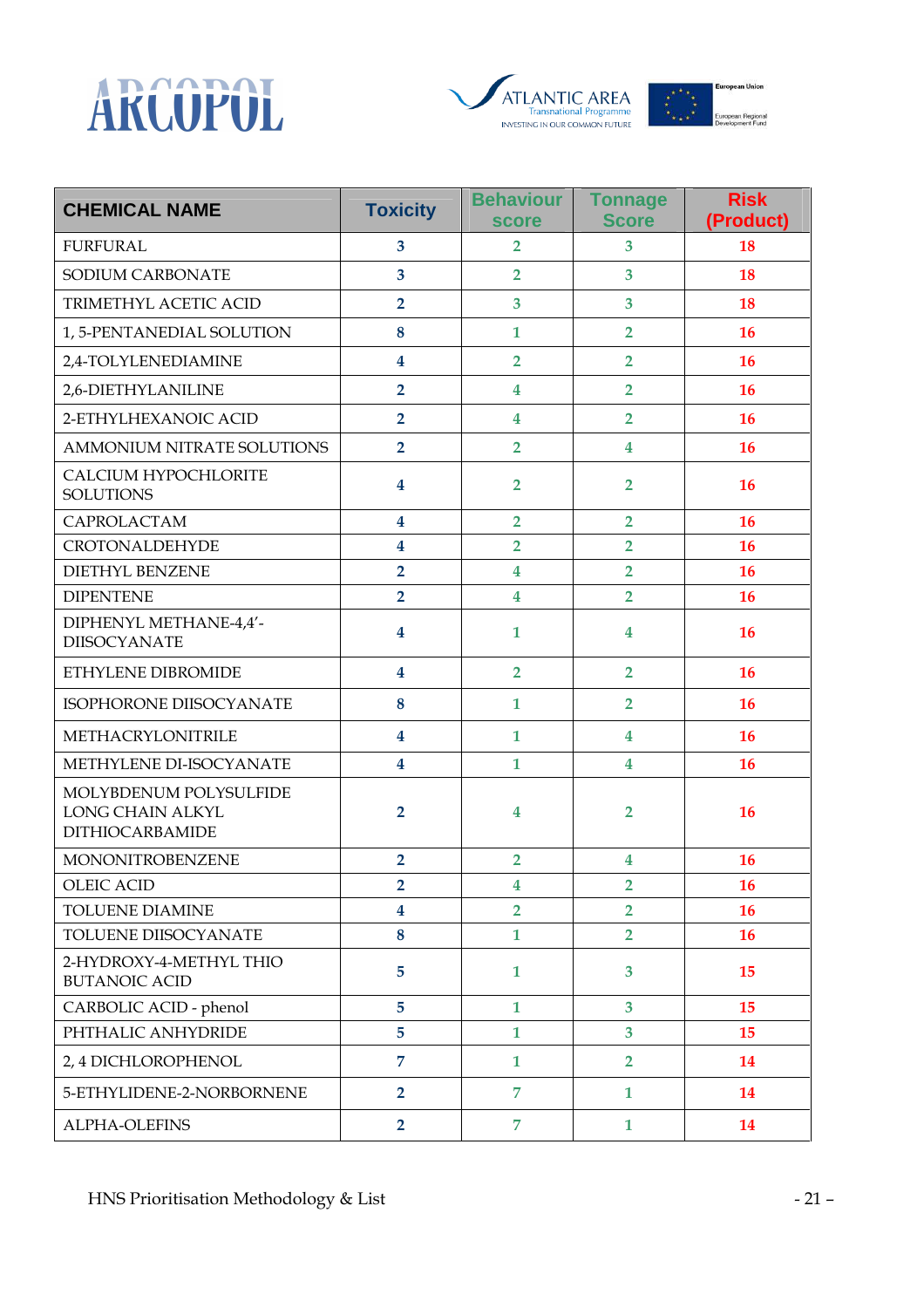





| <b>CHEMICAL NAME</b>                                | <b>Toxicity</b>         | <b>Behaviour</b><br><b>score</b> | <b>Tonnage</b><br><b>Score</b> | <b>Risk</b><br>(Product) |
|-----------------------------------------------------|-------------------------|----------------------------------|--------------------------------|--------------------------|
| ETHOXYLATED LONG CHAIN<br>ALKYLOXYALKANAMINE        | 7                       | 1                                | 2                              | 14                       |
| N-AMINOETHYLPIPERAZINE                              | $\overline{7}$          | $\overline{2}$                   | $\mathbf{1}$                   | 14                       |
| <b>OLEFIN MIXTURES</b>                              | $\overline{2}$          | $\overline{7}$                   | $\mathbf{1}$                   | 14                       |
| PROPIONIC ACID                                      | $\overline{7}$          | $\overline{2}$                   | $\mathbf{1}$                   | 14                       |
| 1,2,3 TRICHLOROPROPANE                              | 3                       | $\overline{2}$                   | $\overline{2}$                 | 12                       |
| 2-METHYL-2-BUTANOL                                  | $\overline{2}$          | $\overline{2}$                   | 3                              | 12                       |
| 3-METHYL-3-METHOXY BUTANOL                          | $\overline{2}$          | $\overline{2}$                   | $\overline{\mathbf{3}}$        | 12                       |
| <b>ACETIC ACID</b>                                  | $\overline{2}$          | $\overline{2}$                   | 3                              | 12                       |
| <b>ACRYLAMIDE</b>                                   | $\overline{2}$          | $\overline{2}$                   | 3                              | 12                       |
| <b>ALKYLATED PHENOLS</b>                            | $\overline{2}$          | $\overline{2}$                   | 3                              | 12                       |
| <b>ALLYL ALCOHOL</b>                                | 6                       | $\overline{2}$                   | $\mathbf{1}$                   | 12                       |
| BENZENE TRICARBOXYLIC ACID                          | $\overline{2}$          | $\overline{2}$                   | 3                              | 12                       |
| <b>BENZYL ACETATE</b>                               | $\overline{2}$          | $\overline{2}$                   | $\overline{\mathbf{3}}$        | 12                       |
| <b>BUTANOL</b>                                      | $\overline{2}$          | $\overline{2}$                   | $\overline{\mathbf{3}}$        | 12                       |
| <b>CHLOROHYDRINS</b>                                | $\overline{2}$          | $\overline{2}$                   | $\overline{\mathbf{3}}$        | 12                       |
| <b>CITRIC ACID</b>                                  | $\overline{2}$          | $\overline{2}$                   | 3                              | 12                       |
| DI(2-CHLORO-ISO-PROPYL) ETHER                       | $\overline{2}$          | $\overline{2}$                   | 3                              | 12                       |
| DIACETONE ALCOHOL                                   | $\overline{2}$          | $\overline{2}$                   | 3                              | 12                       |
| DIETHYLENE GLYCOL                                   | $\overline{\mathbf{4}}$ | $\mathbf{1}$                     | 3                              | 12                       |
| <b>DIETHYLENE GLYCOL</b><br><b>DIETHYLENE ETHER</b> | $\overline{2}$          | $\overline{2}$                   | 3                              | 12                       |
| <b>DIETHYLSULPHATE</b>                              | $\overline{2}$          | $\overline{2}$                   | 3                              | 12                       |
| <b>DIMETHYL ACETAMIDE</b>                           | $\overline{2}$          | $\overline{2}$                   | 3                              | 12                       |
| DIPHENYLOL PROPANE-<br>EPICHLORHYDRIN RESINS        | $\overline{2}$          | $\overline{2}$                   | 3                              | 12                       |
| ETHYL TERT -BUTYL ETHER                             | $\overline{2}$          | $\overline{2}$                   | 3                              | 12                       |
| ETHYLENE CARBONATE                                  | $\overline{2}$          | $\overline{2}$                   | $\overline{3}$                 | 12                       |
| ETHYLENE DIAMINE                                    | $\overline{2}$          | $\overline{2}$                   | $\overline{3}$                 | 12                       |
| ETHYLENE GLYCOL METHYL<br><b>ETHER ACETATE</b>      | $\overline{2}$          | $\overline{2}$                   | 3                              | 12                       |
| <b>GLUCITOL</b>                                     | $\overline{2}$          | $\overline{2}$                   | $\overline{3}$                 | 12                       |
| <b>GLYCEROL PROPOXYLATED</b>                        | $\overline{2}$          | $\overline{2}$                   | 3                              | 12                       |
| <b>HEXYLENE GLYCOL</b>                              | $\overline{2}$          | $\overline{2}$                   | 3 <sup>5</sup>                 | <b>12</b>                |
| <b>MESITYL OXIDE</b>                                | $\overline{2}$          | 6                                | $\mathbf{1}$                   | 12                       |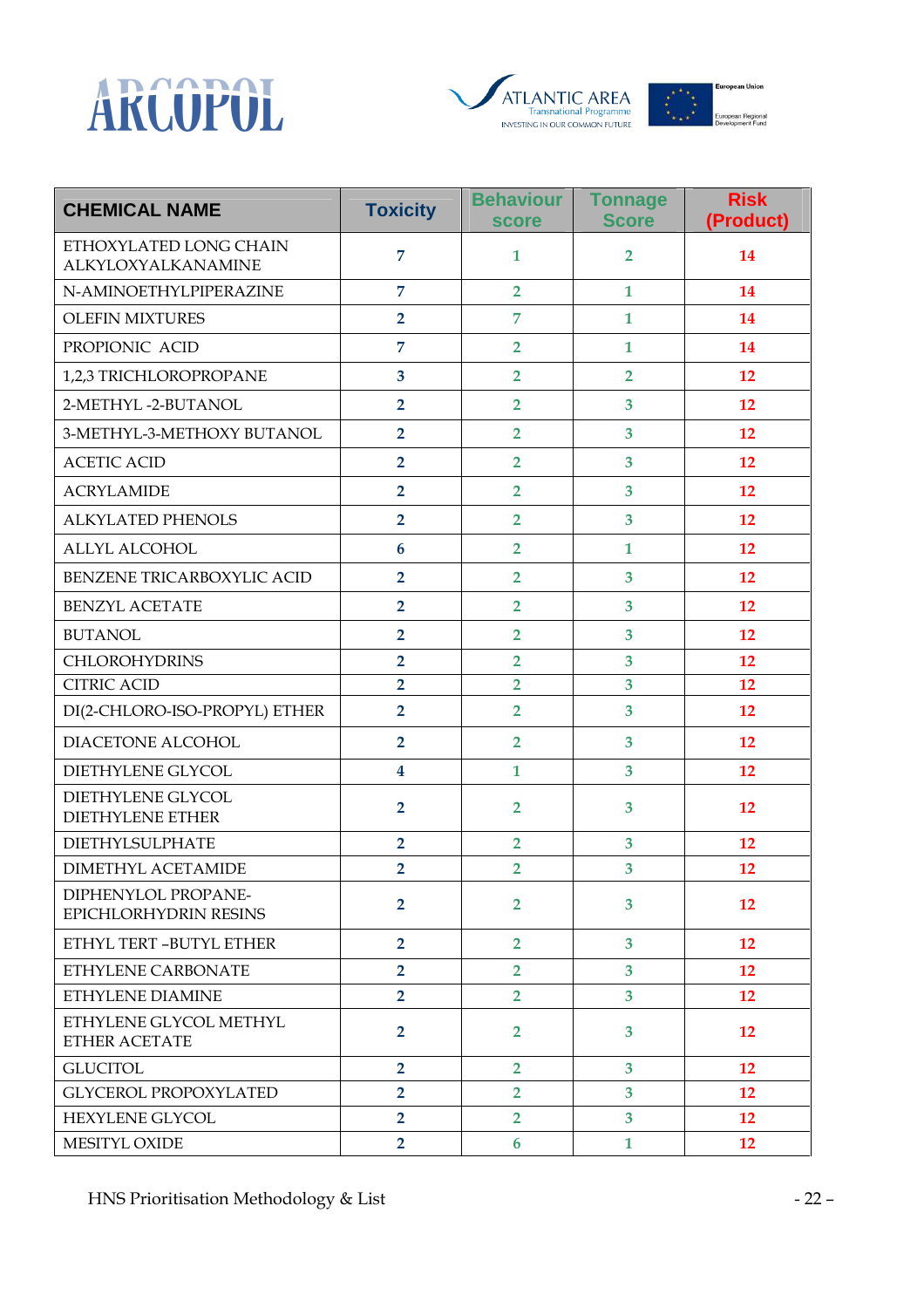





| <b>CHEMICAL NAME</b>                            | <b>Toxicity</b> | <b>Behaviour</b><br><b>score</b> | <b>Tonnage</b><br><b>Score</b> | <b>Risk</b><br>(Product) |
|-------------------------------------------------|-----------------|----------------------------------|--------------------------------|--------------------------|
| METHYL ACETOACETATE                             | $\overline{2}$  | $\overline{2}$                   | 3                              | 12                       |
| <b>N-METHYL ANILINE</b>                         | $\overline{2}$  | 3                                | $\overline{2}$                 | 12                       |
| N-METHYL PYRROLIDONE                            | $\overline{2}$  | $\overline{2}$                   | 3                              | 12                       |
| N-METHYLDIETHANOLAMINE                          | $\overline{2}$  | $\overline{2}$                   | 3                              | 12                       |
| NONYL (C6-C12) PHENOL POLY(4-<br>12) ETHOXYLATE | $\overline{2}$  | $\overline{2}$                   | 3                              | 12                       |
| PARALDEHYDE                                     | $\overline{2}$  | $\overline{2}$                   | 3                              | 12                       |
| POLYISOBUTENAMINE                               | $\overline{2}$  | $\overline{2}$                   | 3                              | 12                       |
| POLYOLEFINAMINE                                 | $\overline{2}$  | $\overline{2}$                   | 3                              | 12                       |
| PROPYLAMINE GLYCOL<br>MONOALKYL ETHER           | $\overline{2}$  | $\overline{2}$                   | 3                              | 12                       |
| SODIUM DICHROMATE                               | $6\phantom{1}6$ | $\overline{2}$                   | $\mathbf{1}$                   | 12                       |
| UREA/AMMONIUM NITRATE<br><b>SOLUTION</b>        | $\overline{2}$  | $\overline{2}$                   | 3                              | 12                       |
| 2,4 - DICHLOROPHENOXY ACETIC<br><b>ACID</b>     | 5               | $\mathbf{1}$                     | $\overline{2}$                 | 10                       |
| <b>ALKYL ACRYLATE</b>                           | $\overline{2}$  | 5                                | $\mathbf{1}$                   | 10                       |
| BENZENE SULPHONYL CHLORIDE                      | 5               | $\mathbf{1}$                     | $\overline{2}$                 | 10                       |
| <b>DICHLOROPHENOL</b>                           | 5               | $\mathbf{1}$                     | $\overline{2}$                 | 10                       |
| ETHYL ACRYLATE                                  | $\overline{2}$  | 5                                | $\mathbf{1}$                   | 10                       |
| <b>GLYPHOSATE</b>                               | 5               | $\overline{2}$                   | $\mathbf{1}$                   | 10                       |
| POLY-CYCLIC AROMATICS                           | $\overline{2}$  | $\mathbf{1}$                     | 5                              | 10                       |
| 1,2 DICHLOROPROPANE                             | $\overline{2}$  | $\overline{2}$                   | $\overline{2}$                 | 8                        |
| 1,2-BUTYLENE OXIDE                              | $\overline{2}$  | $\overline{2}$                   | $\overline{2}$                 | 8                        |
| 2-METHYL-6-ETHYLANILINE                         | $\overline{2}$  | $\overline{2}$                   | $\overline{2}$                 | 8                        |
| 3-(METHYLTHIO)<br>PROPIONALDEHYDE               | 4               | $\overline{2}$                   | 1                              | 8                        |
| ALKYL BENZENE SULPHONATES                       | $\overline{2}$  | $\overline{2}$                   | $\overline{2}$                 | 8                        |
| AMMONIUM CHLORIDE SOLUTION                      | $\overline{2}$  | $\overline{2}$                   | $\overline{2}$                 | 8                        |
| BARIUM ALKARYL SULPHATE                         | $\overline{2}$  | $\overline{2}$                   | $\overline{2}$                 | 8                        |
| <b>BENZYL ALCOHOL</b>                           | $\overline{2}$  | $\overline{2}$                   | $\overline{2}$                 | 8                        |
| BETA-PROPIOLACTONE                              | 8               | $\mathbf{1}$                     | 1                              | 8                        |
| DICHLOROPROPANE                                 | $\overline{2}$  | $\overline{2}$                   | $\overline{2}$                 | 8                        |
| <b>DIETHANOLAMINE</b>                           | $\overline{2}$  | $\overline{2}$                   | $\overline{2}$                 | 8                        |
| DIMETHYL ADIPATE                                | $\overline{2}$  | $\mathbf{1}$                     | 4                              | 8                        |
| <b>DIPHENYL</b>                                 | $\overline{2}$  | $\mathbf{1}$                     | $\overline{\mathbf{4}}$        | 8                        |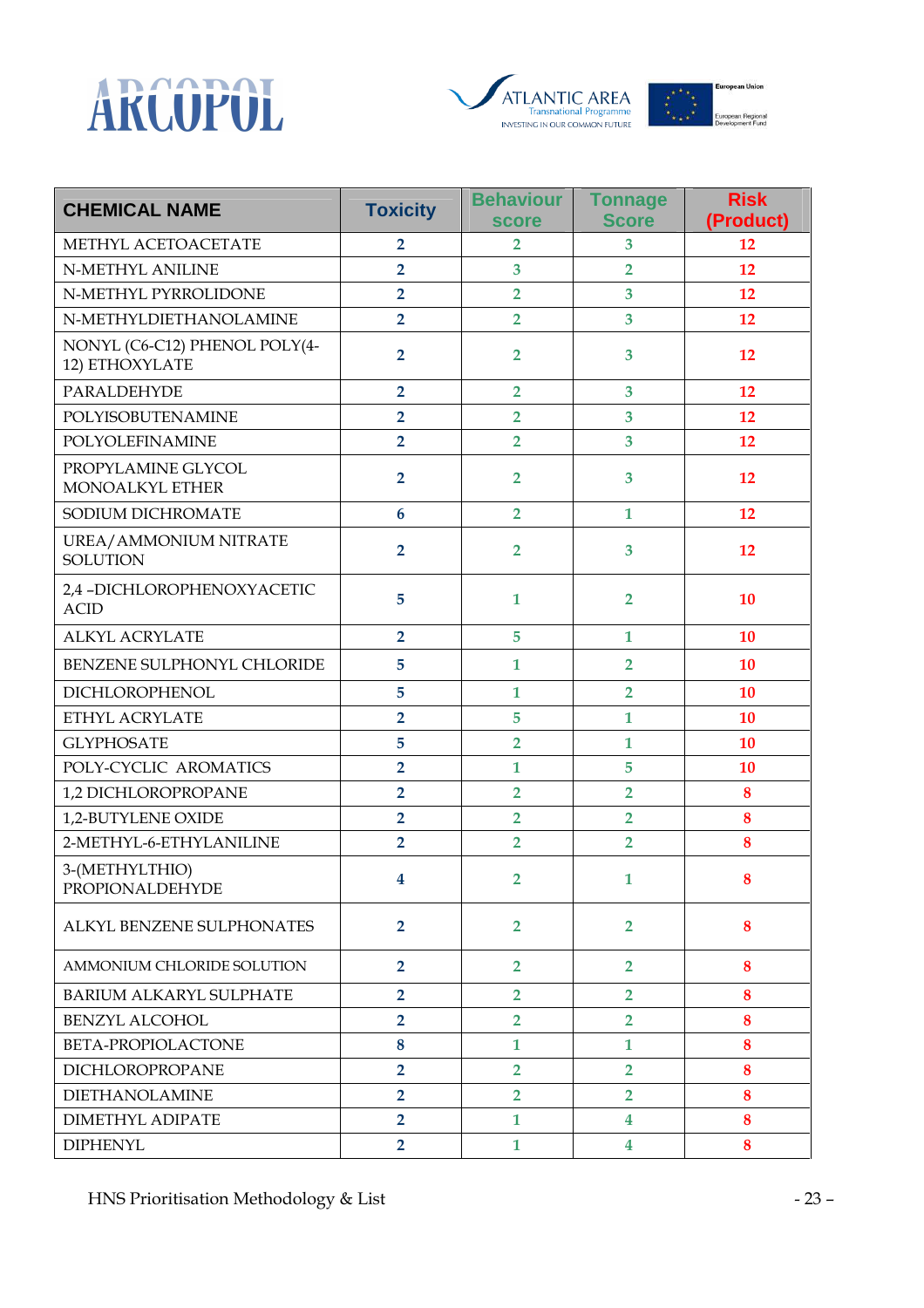





| <b>CHEMICAL NAME</b>                                     | <b>Toxicity</b>         | <b>Behaviour</b><br><b>score</b> | <b>Tonnage</b><br><b>Score</b> | <b>Risk</b><br>(Product) |
|----------------------------------------------------------|-------------------------|----------------------------------|--------------------------------|--------------------------|
| DODECYL DIPHENYL OXIDE                                   | $\overline{2}$          | $\overline{2}$                   | $\overline{2}$                 | 8                        |
| <b>EPTC</b>                                              | $\overline{2}$          | $\overline{\mathbf{4}}$          | $\mathbf{1}$                   | 8                        |
| <b>MAGNESIUM LONG CHAIN</b><br><b>ALKARYL SULPHONATE</b> | $\overline{2}$          | $\overline{2}$                   | $\overline{2}$                 | 8                        |
| METAM-SODIUM                                             | $\overline{2}$          | $\overline{2}$                   | $\overline{2}$                 | 8                        |
| METHYL BUTENOL                                           | $\overline{2}$          | $\overline{\mathbf{4}}$          | $\mathbf{1}$                   | 8                        |
| METHYL SALICYLATE                                        | $\overline{2}$          | $\overline{2}$                   | $\overline{2}$                 | 8                        |
| <b>NITROETHANE</b>                                       | $\overline{2}$          | $\overline{2}$                   | $\overline{2}$                 | 8                        |
| POTASSIUM FORMATE                                        | $\overline{2}$          | $\overline{2}$                   | $\overline{2}$                 | 8                        |
| PROPIOLACTONE                                            | 8                       | $\mathbf{1}$                     | $\mathbf{1}$                   | 8                        |
| <b>TETRA-ETHYL LEAD</b>                                  | $\overline{\mathbf{4}}$ | $\mathbf{1}$                     | $\overline{2}$                 | 8                        |
| <b>TOLUIDINES</b>                                        | $\overline{2}$          | $\overline{2}$                   | $\overline{2}$                 | 8                        |
| 1,2 DICHLOROETHANE                                       | $\overline{2}$          | $\mathbf{1}$                     | 3                              | $\boldsymbol{6}$         |
| <b>BENZYL CHLORIDE</b>                                   | $\overline{\mathbf{3}}$ | $\mathbf{1}$                     | $\overline{2}$                 | 6                        |
| <b>CREOSOTE</b>                                          | $\overline{2}$          | $\mathbf{1}$                     | 3                              | $\boldsymbol{6}$         |
| <b>DIMETHYL DISULPHIDE</b>                               | $\overline{2}$          | $\mathbf{1}$                     | 3                              | $6\phantom{1}6$          |
| <b>DIMETHYL SULPHIDE</b>                                 | $\overline{2}$          | $\mathbf{1}$                     | $\overline{\mathbf{3}}$        | $6\phantom{1}6$          |
| ETHYLENE GLYCOL PHENYL ETHER                             | $\overline{2}$          | $\mathbf{1}$                     | $\overline{\mathbf{3}}$        | 6                        |
| FURFURYL ALCOHOL                                         | $\overline{\mathbf{3}}$ | $\overline{2}$                   | 1                              | 6                        |
| METHYLBUTYNOL                                            | 3                       | $\overline{2}$                   | $\mathbf{1}$                   | $\boldsymbol{6}$         |
| TRIXYLENYL PHOSPHATE                                     | $\overline{2}$          | $\mathbf{1}$                     | $\overline{\mathbf{3}}$        | 6                        |
| <b>ALACHLOR</b>                                          | $\overline{\mathbf{4}}$ | $\mathbf{1}$                     | $\mathbf{1}$                   | $\overline{\mathbf{4}}$  |
| <b>BISPHENOL A</b>                                       | $\overline{2}$          | $\mathbf{1}$                     | $\overline{2}$                 | $\overline{\mathbf{4}}$  |
| <b>BISPHENOL A AND F</b>                                 | $\overline{2}$          | $\mathbf{1}$                     | $\overline{2}$                 | 4                        |
| <b>CHLORINATED PARAFFINS</b>                             | $\overline{2}$          | $\mathbf{1}$                     | $\overline{2}$                 | 4                        |
| CHLOROBENZENE                                            | $\overline{2}$          | $\mathbf{1}$                     | $\overline{2}$                 | $\overline{\mathbf{4}}$  |
| <b>NITROTOLUENES</b>                                     | $\overline{2}$          | $\mathbf{1}$                     | $\overline{2}$                 | $\overline{\mathbf{4}}$  |
| P-NITROTOLUENE                                           | $\overline{2}$          | $\mathbf{1}$                     | $\overline{2}$                 | $\overline{\mathbf{4}}$  |
| <b>SHALE OIL</b>                                         | $\overline{2}$          | $\mathbf{1}$                     | $\overline{2}$                 | $\overline{\mathbf{4}}$  |
| <b>TOLYL TRIAZOLE</b>                                    | $\overline{2}$          | $\mathbf{1}$                     | $\overline{2}$                 | $\overline{\mathbf{4}}$  |
| TRICHLOROBENZENES & ETHANES                              | $\overline{2}$          | $\mathbf{1}$                     | $\overline{2}$                 | $\overline{\mathbf{4}}$  |
| 3,4-DICHLOROBUT-1-ENE                                    | $\overline{2}$          | $\mathbf{1}$                     | $\mathbf{1}$                   | $\overline{2}$           |
| DITHIOPHOSPHATE SALTS                                    | $\overline{2}$          | $\mathbf{1}$                     | 1                              | $\overline{2}$           |
| 1,3,5 TRIOXANE                                           | $\bf{0}$                | $\mathbf{1}$                     | $\overline{2}$                 | $\bf{0}$                 |
| 2-ETHOXYETHANOL                                          | $\bf{0}$                |                                  | $\overline{3}$                 | $\bf{0}$                 |
| 2-ETHOXYETHYL ACETATE                                    | $\bf{0}$                |                                  | $\overline{3}$                 | $\bf{0}$                 |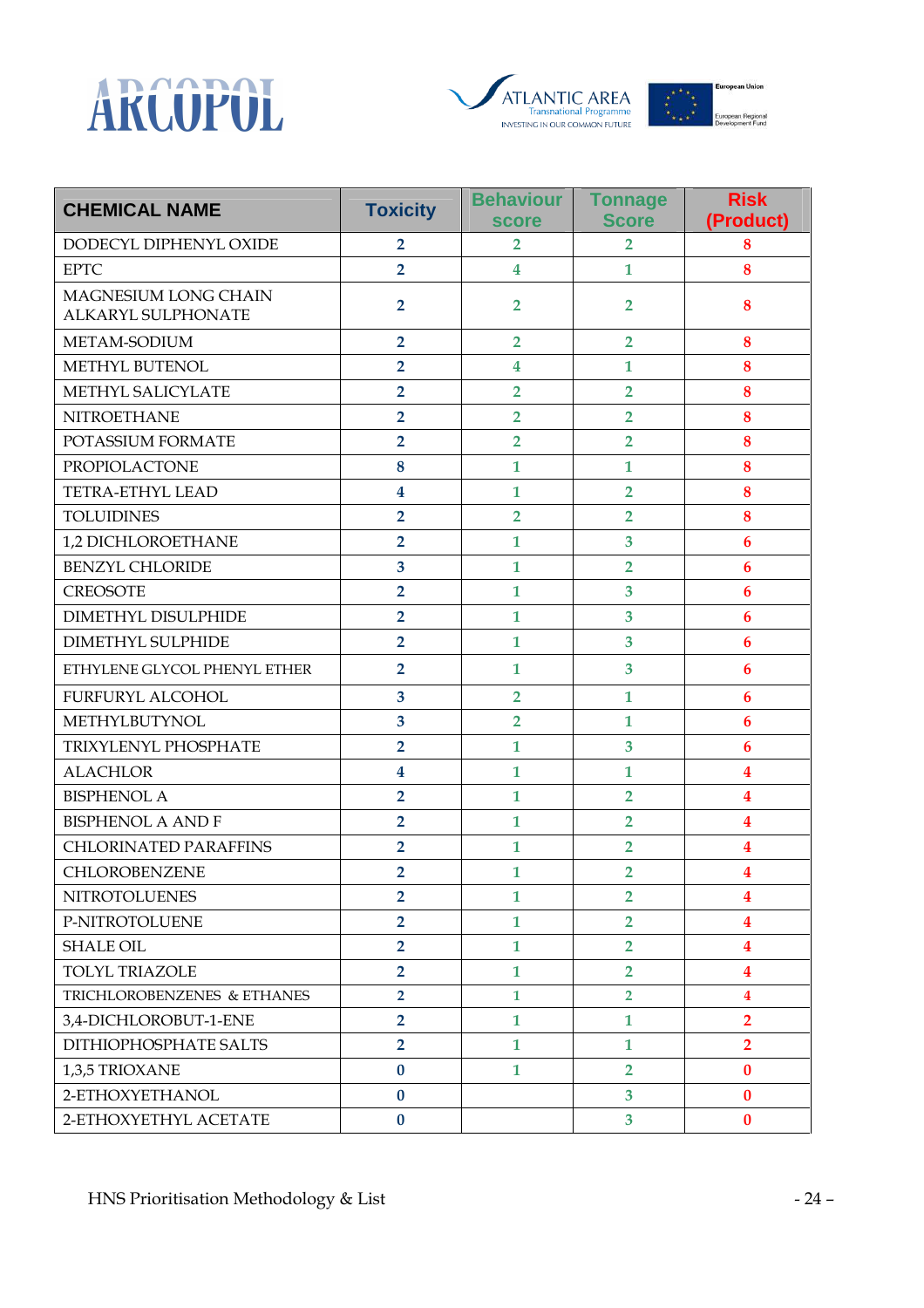





| <b>CHEMICAL NAME</b>                            | <b>Toxicity</b> | <b>Behaviour</b><br><b>score</b> | <b>Tonnage</b><br><b>Score</b> | <b>Risk</b><br>(Product) |
|-------------------------------------------------|-----------------|----------------------------------|--------------------------------|--------------------------|
| ALPHA-METHYLBENZYL<br>ALCOHOL WITH ACETOPHENONE | $\bf{0}$        |                                  | $\overline{2}$                 | $\bf{0}$                 |
| <b>BENZENE</b>                                  | $\mathbf{0}$    |                                  | $\overline{\mathbf{4}}$        | $\bf{0}$                 |
| <b>BUTYL BENZYL PTHALALTE</b>                   | $\bf{0}$        |                                  | $\overline{3}$                 | $\bf{0}$                 |
| <b>BUTYROLALCTONE</b>                           | $\bf{0}$        |                                  | $\mathbf{1}$                   | $\bf{0}$                 |
| <b>COAL TAR NAPTHALENE</b>                      | $\bf{0}$        |                                  | 5                              | $\bf{0}$                 |
| <b>COAL TARS</b>                                | $\bf{0}$        |                                  | 5                              | $\bf{0}$                 |
| <b>COBALT NAPTHENATE</b>                        | $\bf{0}$        |                                  | $\overline{2}$                 | $\bf{0}$                 |
| <b>CYCLOHEXANONE</b>                            | $\bf{0}$        |                                  | 3                              | $\bf{0}$                 |
| <b>DIALKYLTHALATES</b>                          | $\mathbf{0}$    |                                  | 3                              | $\bf{0}$                 |
| DICHLOROBENZENE                                 | $\bf{0}$        |                                  | $\overline{2}$                 | $\bf{0}$                 |
| <b>DICHLOROMETHANE</b>                          | $\bf{0}$        |                                  | $\overline{2}$                 | $\bf{0}$                 |
| <b>DICHLOROPANE</b>                             | $\bf{0}$        |                                  | $\mathbf{1}$                   | $\bf{0}$                 |
| <b>DIMETHYL GLUTAMATE</b>                       | $\bf{0}$        |                                  | 3                              | $\bf{0}$                 |
| DI-N-BUTYL PTHALATE                             | $\bf{0}$        |                                  | 3                              | $\bf{0}$                 |
| <b>DINITROTOLUENE</b>                           | $\bf{0}$        |                                  | $\overline{2}$                 | $\bf{0}$                 |
| DI-N-PROPYL PTHALATE                            | $\mathbf{0}$    |                                  | 3                              | $\bf{0}$                 |
| <b>DIPHENYLAMINE</b>                            | $\bf{0}$        |                                  | $\overline{2}$                 | $\bf{0}$                 |
| ETHYL BENZENE                                   | $\bf{0}$        |                                  | 4                              | $\bf{0}$                 |
| ETHYLENE GLYCOL                                 | $\bf{0}$        |                                  | 4                              | $\bf{0}$                 |
| <b>ISOPRENE</b>                                 | $\bf{0}$        |                                  | $\overline{2}$                 | $\bf{0}$                 |
| <b>METHACRYLIC RESIN</b>                        | $\bf{0}$        |                                  | $\overline{2}$                 | $\bf{0}$                 |
| METHYL BUTYL KETONE                             | $\bf{0}$        |                                  | 3                              | $\bf{0}$                 |
| METHYLBUTYNYL                                   | $\bf{0}$        |                                  | $\mathbf{1}$                   | $\bf{0}$                 |
| NITRILOACETIC ACID                              | $\bf{0}$        |                                  | 3                              | $\bf{0}$                 |
| PENTACHLOROETHANE                               | $\bf{0}$        |                                  | $\overline{2}$                 | $\bf{0}$                 |
| PERCHLOROETHYLENE                               | $\bf{0}$        |                                  | $\overline{2}$                 | $\bf{0}$                 |
| TETRACHLOROMETHANE                              | $\bf{0}$        |                                  | $\mathbf{1}$                   | $\bf{0}$                 |
| <b>TOLUENE</b>                                  | $\bf{0}$        |                                  | $\overline{\mathbf{4}}$        | $\bf{0}$                 |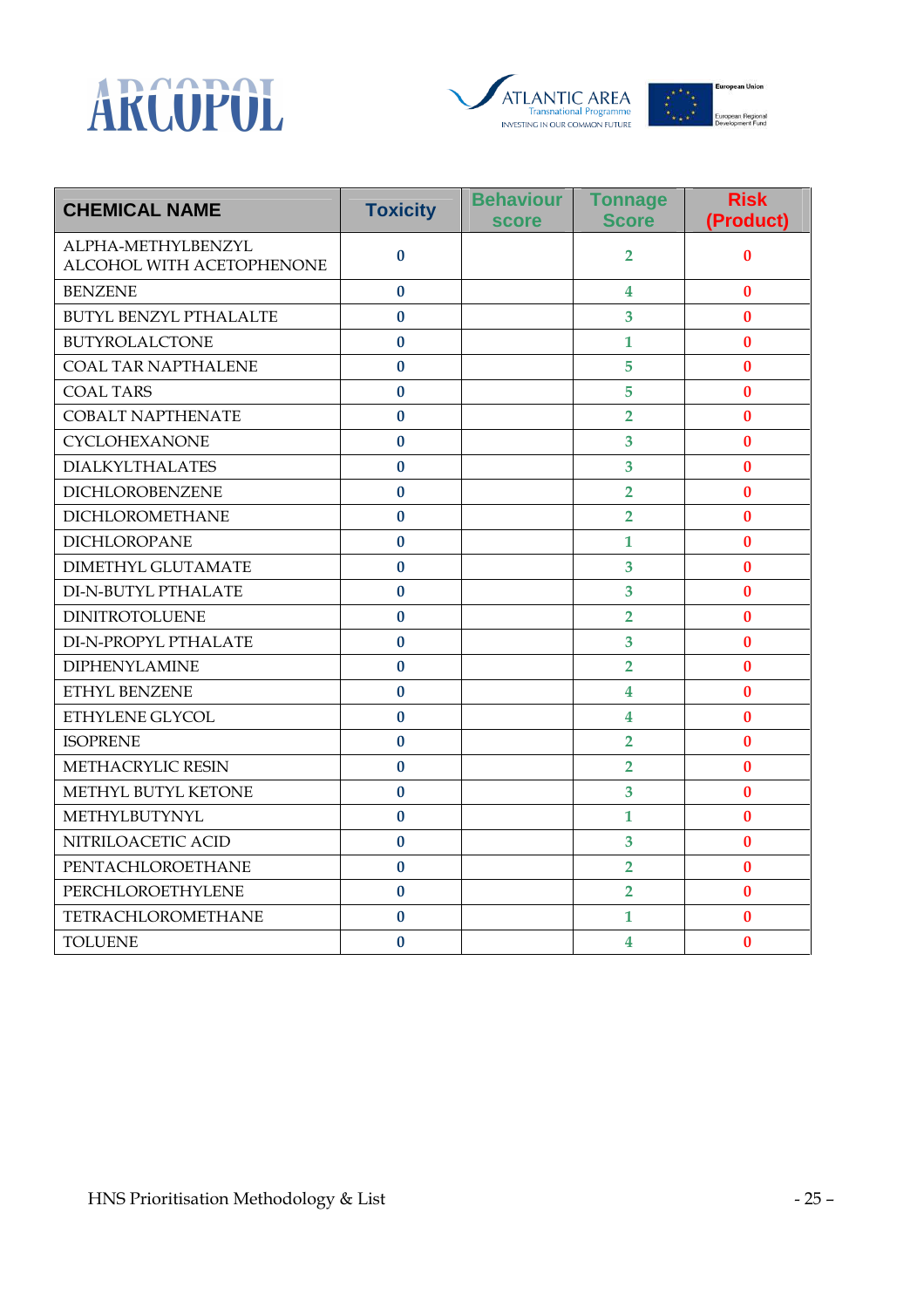



# APPENDIX 3: Extract from Risk Prioritisation Tables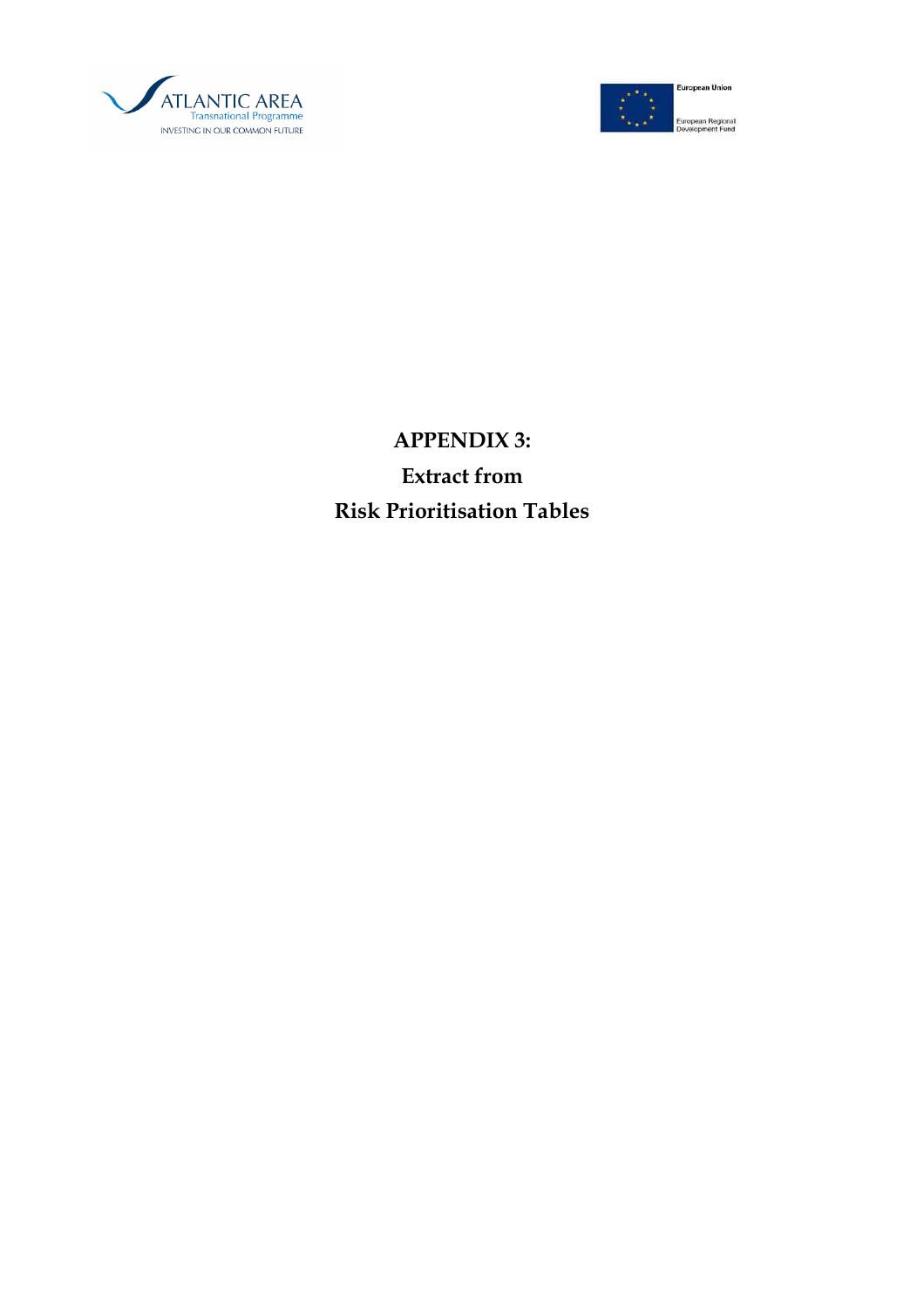



# Extract from Behaviour Spreadsheet

| <b>CHEMICAL NAME</b>                | <b>Behaviour Category</b> | <b>Behaviour</b><br><b>score</b> |
|-------------------------------------|---------------------------|----------------------------------|
| <b>PHOSGENE</b>                     | <b>GAS</b>                | 10 <sup>°</sup>                  |
| <b>ETHYLENE OXIDE</b>               | <b>GAS</b>                | 10                               |
| <b>CHLORINE GAS</b>                 | <b>GAS</b>                | 10                               |
| <b>VINYL CHLORIDE</b>               | <b>GAS</b>                | 10                               |
| <b>FORMALDEHYDE</b>                 | <b>GAS-DISSOLVER</b>      | 9                                |
| <b>METHYL AMINE SOLN</b>            | <b>GAS-DISSOLVER</b>      | 9                                |
| <b>HYDROFLUORIC ACID</b>            | <b>GAS-DISSOLVER</b>      | 9                                |
| <b>DIMETHYLAMINE</b>                | <b>GAS-DISSOLVER</b>      | 9                                |
| <b>TRIMETHYLAMAINE</b>              | <b>GAS-DISSOLVER</b>      | 9                                |
| <b>AMMONIA</b>                      | <b>GAS-DISSOLVER</b>      | 9                                |
| <b>METHYLAMINE ACID</b>             | <b>GAS-DISSOLVER</b>      | 9                                |
| <b>ETHYLAMINE and its solutions</b> | <b>GAS-DISSOLVER</b>      | 9                                |
| 2-(2-AMINOETHOXY) ETHANOL           | <b>EVAPORATOR</b>         | 8                                |
| 1,3 DICHLOROPROPENE                 | <b>EVAPORATOR</b>         | 8                                |
| 3-CHLOROPROPYLENE                   | <b>EVAPORATOR</b>         | 8                                |
| 1,3-CYCLOPENTADIENE                 | <b>EVAPORATOR</b>         | 8                                |
| PYROLOYSIS GASOLINES                | <b>EVAPORATOR</b>         | 8                                |
| 2-METHYL PENTANE                    | <b>EVAPORATOR</b>         | 8                                |
| <b>ISO-OCTYLENE</b>                 | <b>EVAPORATOR</b>         | 8                                |
| <b>BENZENE</b>                      | <b>EVAPORATOR</b>         | $\boldsymbol{8}$                 |
| <b>TOLUENE</b>                      | <b>EVAPORATOR</b>         | $\boldsymbol{8}$                 |
| <b>ETHYL BENZENE</b>                | <b>EVAPORATOR</b>         | $\boldsymbol{8}$                 |
| <b>ISOPRENE</b>                     | <b>EVAPORATOR</b>         | 8                                |
| <b>PYRIDINE</b>                     | EVAPORATOR-FLOATER        | 7                                |
| ALKYL BENZENE MIXTURES (Xylenes)    | EVAPORATOR-FLOATER        | 7                                |
| 5-ETHYLIDENE-2-NORBORNENE           | <b>EVAPORATOR-FLOATER</b> | $\overline{7}$                   |
| ALPHA-OLEFINS                       | EVAPORATOR-FLOATER        | $\mathbf{7}$                     |
| <b>HEPTYL ACETATE</b>               | EVAPORATOR-FLOATER        | $\overline{7}$                   |
| <b>METHYLCYCLOPENTADIENE</b>        | EVAPORATOR-FLOATER        | $\mathbf{7}$                     |
| <b>OLEFIN MIXTURES</b>              | EVAPORATOR-FLOATER        | $\overline{7}$                   |
| POLYALKYL ACRYLATE IN XYLENE        | EVAPORATOR-FLOATER        | $\overline{7}$                   |
| <b>TRIETHYL PHOSPHITE</b>           | EVAPORATOR-FLOATER        | $\mathbf{7}$                     |
| <b>WHITE SPIRIT</b>                 | EVAPORATOR-FLOATER        | $\overline{7}$                   |
| <b>CYCLOHEXYLAMINE</b>              | EVAPORATOR-FLOATER        | $\overline{7}$                   |
| <b>OLEYLAMINE</b>                   | EVAPORATOR-FLOATER        | $\mathbf{7}$                     |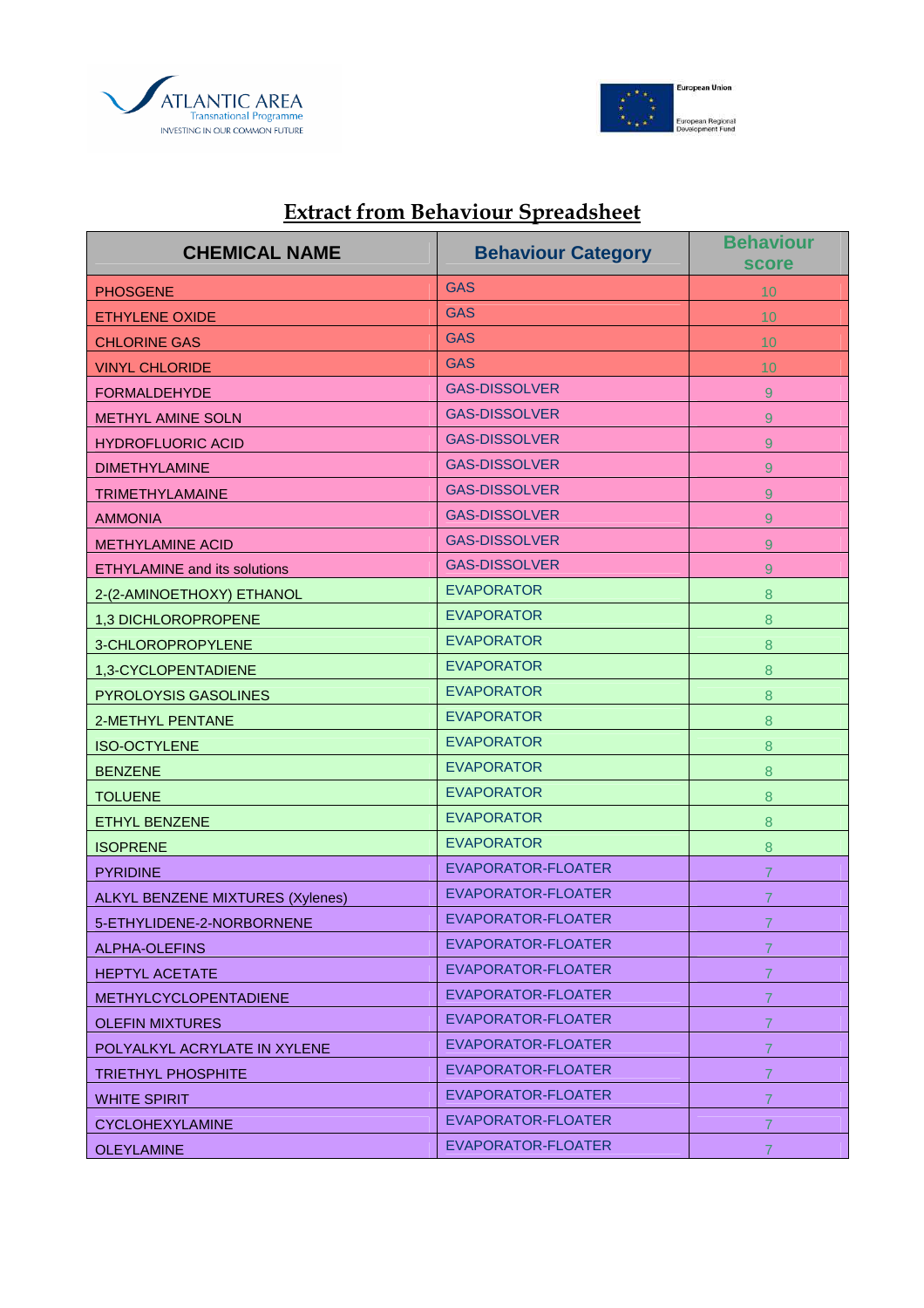



## Extract From Toxicity Table

| <b>CHEMICAL NAME</b>                         | <b>INHALATIONAL</b><br><b>TOXICITY,C3</b><br>$L2-4$ | EYE.<br><b>IRRITATION</b><br>D <sub>2</sub> ,3 | <b>IRRITATION</b><br><b>AND</b><br><b>CORROSION</b><br>D <sub>1</sub> ,3 | D <sub>3</sub><br><b>CMR</b> | <b>TOTAL</b>   |
|----------------------------------------------|-----------------------------------------------------|------------------------------------------------|--------------------------------------------------------------------------|------------------------------|----------------|
| BETA-PROPIOLACTONE                           | $\overline{4}$                                      | $\overline{2}$                                 | $\overline{2}$                                                           | Y                            | 8              |
| <b>PROPIOLACTONE</b>                         | $\overline{4}$                                      | $\overline{2}$                                 | $\overline{2}$                                                           | Y                            | 8              |
| <b>SULPHURIC ACID</b>                        | $\overline{4}$                                      | $\overline{2}$                                 | $\overline{2}$                                                           | Y                            | 8              |
| <b>TOLUENE DIISOCYANATE</b>                  | 4                                                   | $\overline{2}$                                 | $\overline{2}$                                                           | Y                            | 8              |
| 1, 5-PENTANEDIAL SOLUTION                    | $\overline{4}$                                      | $\overline{2}$                                 | 2                                                                        |                              | 8              |
| <b>CARBON DISULPHIDE</b>                     | $\overline{4}$                                      | $\overline{2}$                                 | $\overline{2}$                                                           |                              | 8              |
| <b>CHLOROACETIC ACID</b>                     | $\overline{4}$                                      | $\overline{2}$                                 | $\overline{2}$                                                           |                              | 8              |
| <b>FLUOROSILICIC ACID</b>                    | $\overline{4}$                                      | $\overline{2}$                                 | $\overline{2}$                                                           |                              | 8              |
| HEXAMETHYLENE DIISOCYANATE                   | $\overline{4}$                                      | $\overline{2}$                                 | $\overline{2}$                                                           |                              | 8              |
| <b>ISOPHORONE DIISOCYANATE</b>               | $\overline{4}$                                      | $\overline{2}$                                 | $\overline{2}$                                                           |                              | 8              |
| <b>NITRIC ACID</b>                           | 4                                                   | $\overline{2}$                                 | $\overline{2}$                                                           |                              | 8              |
| PHOSGENE (Non GESAMP)                        | $\overline{4}$                                      | $\overline{2}$                                 | 2                                                                        |                              | 8              |
| <b>EPICHLORHYDRIN</b>                        | 3                                                   | $\overline{2}$                                 | $\overline{2}$                                                           | Y                            | $\overline{7}$ |
| <b>ETHYLENE OXIDE</b>                        | 3                                                   | $\overline{2}$                                 | $\overline{2}$                                                           | Y                            | $\overline{7}$ |
| <b>FORMALDEHYDE</b>                          | 3                                                   | $\overline{2}$                                 | $\overline{2}$                                                           | Y                            | $\overline{7}$ |
| <b>HEXAMETHYL DIAMINE</b>                    | 3                                                   | $\overline{2}$                                 | $\overline{2}$                                                           | Y                            | $\overline{7}$ |
| 2-(2-AMINOETHOXY) ETHANOL                    | 3                                                   | $\overline{2}$                                 | $\overline{2}$                                                           |                              | $\overline{7}$ |
| 2, 4 DICHLOROPHENOL                          | 3                                                   | $\overline{2}$                                 | $\overline{2}$                                                           |                              | $\overline{7}$ |
| 2,2-DICHLOROPROPIONIC ACID                   | 3                                                   | $\overline{2}$                                 | $\overline{2}$                                                           |                              | $\overline{7}$ |
| 2-2(AMINOETHOXY) ETHANOL                     | 3                                                   | $\overline{2}$                                 | $\overline{2}$                                                           |                              | $\overline{7}$ |
| 2-AMINO-2-METHYL-1-PROPANOL                  | 3                                                   | $\overline{2}$                                 | $\overline{2}$                                                           |                              | $\overline{7}$ |
| 2-METHYL-5-ETHYLPYRIDINE                     | 3                                                   | $\overline{2}$                                 | $\overline{2}$                                                           |                              | $\overline{7}$ |
| ALKYLTOLUENESULFONIC ACID                    | 3                                                   | $\overline{2}$                                 | 2                                                                        |                              | $\overline{7}$ |
| <b>CRESOLS</b>                               | 3                                                   | $\overline{2}$                                 | $\overline{2}$                                                           |                              | $\overline{7}$ |
| <b>CYCLOHEXYLAMINE</b>                       | 3                                                   | $\overline{2}$                                 | $\overline{2}$                                                           |                              | $\overline{7}$ |
| <b>DIBUTYL HYDROGEN</b><br>PHOSPHONATE       | 3                                                   | $\overline{2}$                                 | $\overline{2}$                                                           |                              | $\overline{7}$ |
| <b>DIETHYLAMINE</b>                          | 3                                                   | $\overline{2}$                                 | $\overline{2}$                                                           |                              | $\overline{7}$ |
| <b>DIETHYLENE TRIAMINE</b>                   | 3                                                   | $\overline{2}$                                 | $\overline{2}$                                                           |                              | $\overline{7}$ |
| DI-N-BUTYLAMINE                              | 3                                                   | $\overline{2}$                                 | $\overline{2}$                                                           |                              | $\overline{7}$ |
| <b>DODECYLAMINE</b>                          | 3                                                   | $\overline{2}$                                 | $\overline{2}$                                                           |                              | $\overline{7}$ |
| <b>ETHANOLAMINE</b>                          | 3                                                   | $\overline{2}$                                 | $\overline{2}$                                                           |                              | $\overline{7}$ |
| ETHOXYLATED LONG CHAIN<br>ALKYLOXYALKANAMINE | 3                                                   | 2 <sup>1</sup>                                 | $\overline{2}$                                                           |                              | $\overline{7}$ |
| ETHYLENE GLYCOL ACRYLATE                     | 3                                                   | $\overline{2}$                                 | $\overline{2}$                                                           |                              | $\overline{7}$ |
| FATTY ACIDS, SATURATED                       | $\mathbf{3}$                                        | $\overline{2}$                                 | $\overline{2}$                                                           |                              | $\overline{7}$ |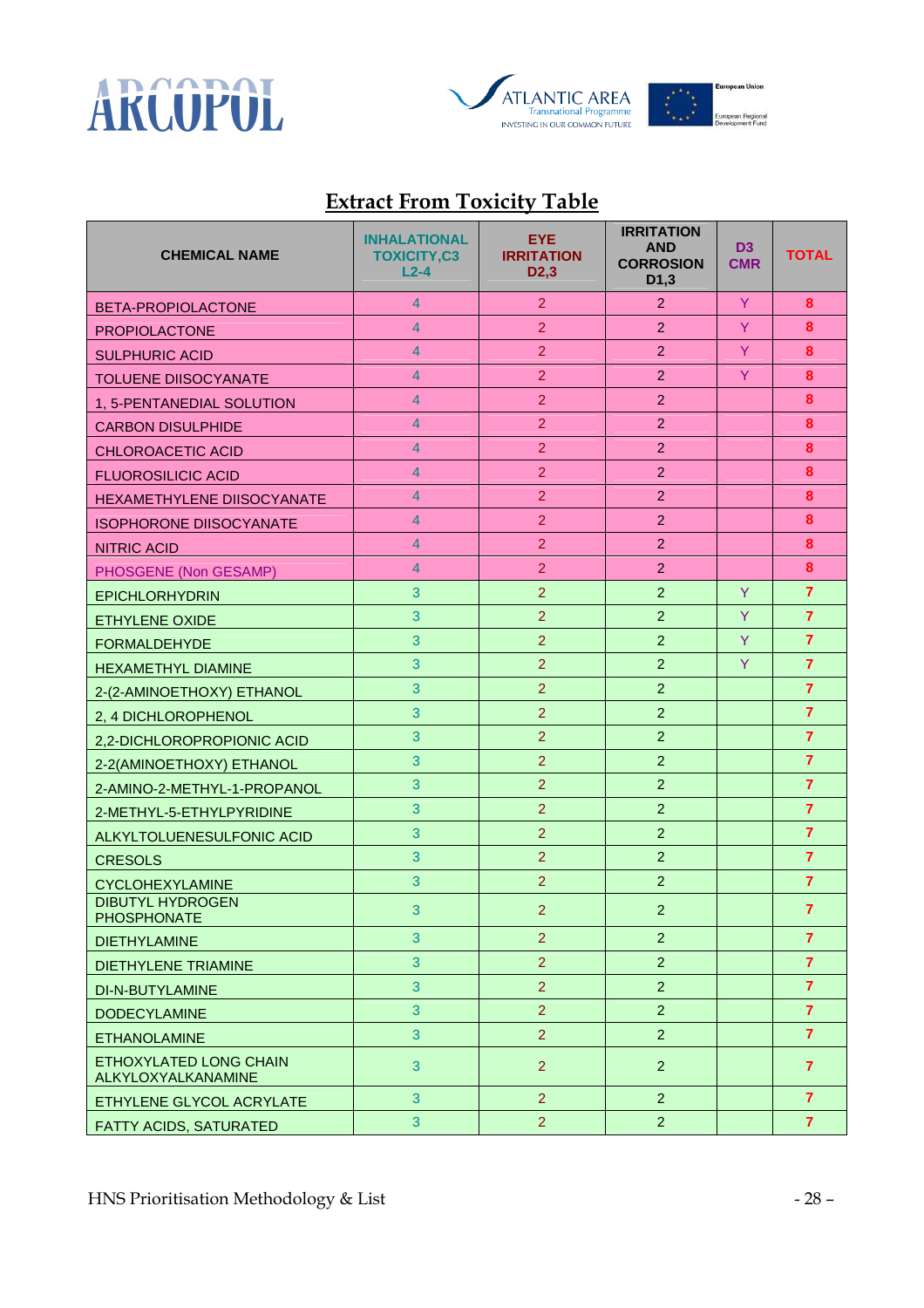



## **CHEMICAL NAME Toxicity Behaviour score Severity** PHOSGENE **8** 10 10 80 **ETHYLENE OXIDE**  7 10 10 7 7 7 10 **CHLORINE GAS 7** 7 10 10 7 7 10 FORMALDEHYDE **7** 7 9 9 63 METHYL AMINE SOLN **7** 7 9 9 63 2-(2-AMINOETHOXY) ETHANOL **7 8 56**  HYDROFLUORIC ACID **6 6** 9 **54** DIMETHYLAMINE **6 9 54**  TRIMETHYLAMAINE **6** 6 9 **54** CYCLOHEXYLAMINE **7 7 49**  OLEYLAMINE **7 7 49**  2-AMINO-2-METHYL-1-PROPANOL **7 7 49**  1,3 DICHLOROPROPENE **6 8 48**  AMMONIA **5 9 45**  DI-N-BUTYLAMINE **7 6 42**  3-METHYL PYRIDINE **6 7 42**  VINYL CHLORIDE **4** 10 10 40 CARBON DISULPHIDE **8 8** 5 **40** METHYLAMINE ACID **4** 4 9 36 ETHYLAMINE **4 9 36**  DIISOBUTYLAMINE **6** 6 6 36 DI-N-PROPYLAMINE **6** 6 6 36 DIETHYLAMINE **7 5 35**  HYDROCHLORIC ACID **7** 7 5 35 PROPYLAMINE **7** 7 5 35 ZINC BROMIDE **7 5 35**  ZINC CHLORIDE **7 5 35**  ALUMINIUM CHLORIDE **7** 7 5 35 3-CHLOROPROPYLENE **4 8 32** DIISOPROPYLAMINE **6** 6 5 30 N-ETHYL BUTYLAMINE **6** 5 30

### Extract From Severity Table